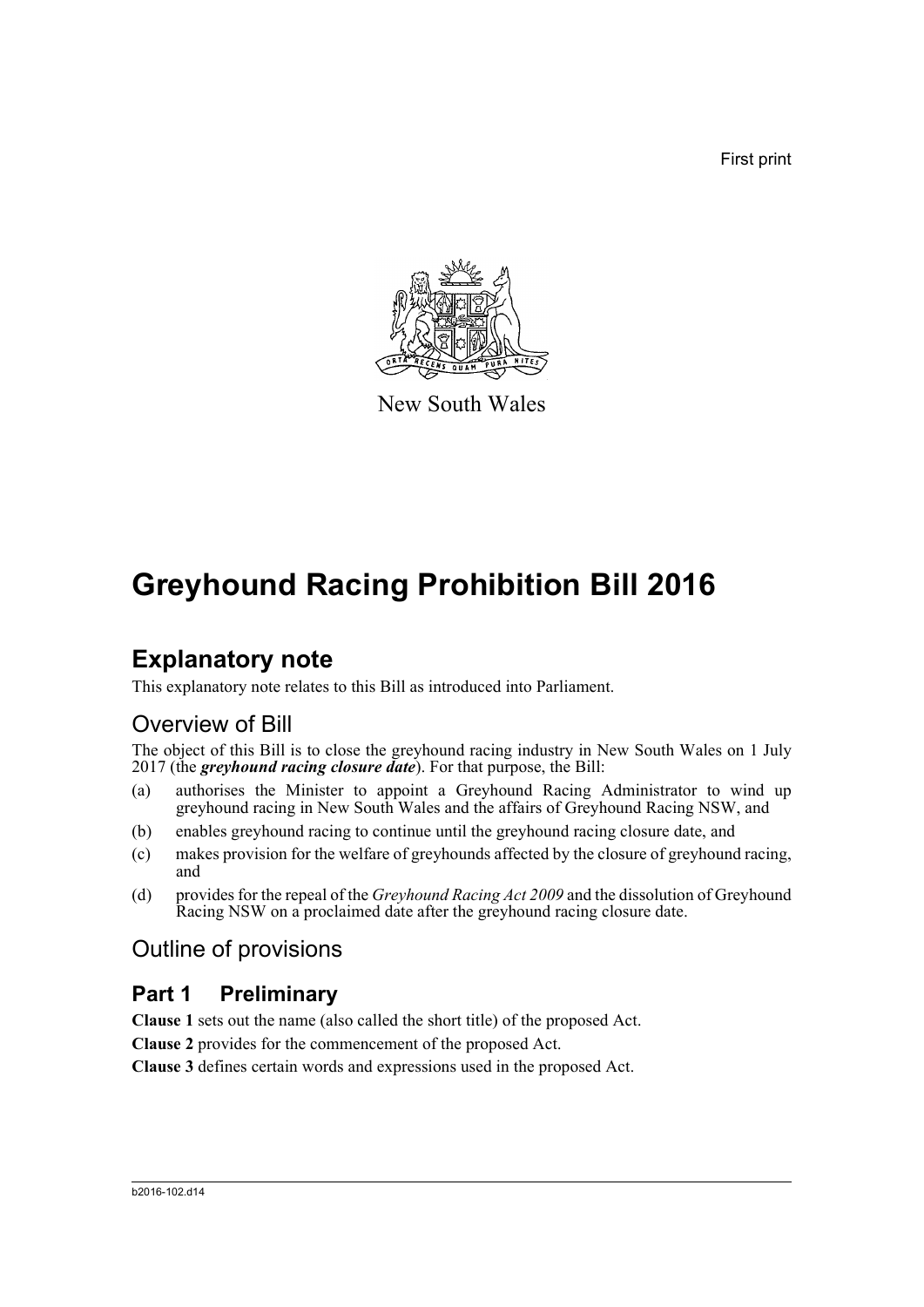## **Part 2 Greyhound Racing Administrator**

**Clause 4** authorises the Minister to appoint an individual as the Greyhound Racing Administrator (the *Administrator*).

**Clause 5** authorises the Administrator to wind up greyhound racing in New South Wales and the affairs of Greyhound Racing NSW.

**Clause 6** terminates the appointment of:

- (a) the members of Greyhound Racing NSW, and
- (b) the chief executive officer of Greyhound Racing NSW,

and allows the Administrator to manage the affairs of Greyhound Racing NSW until its dissolution.

**Clause 7** provides for the amendment of the *Greyhound Racing Act 2009*, on the appointment of the Administrator, as set out in Schedule 1 to the proposed Act.

**Clause 8** enables the Minister to determine the remuneration and other conditions of appointment of the Administrator.

**Clause 9** enables the Minister to remove the Administrator from office.

**Clause 10** excludes the Administrator from personal liability and attaches that liability instead to Greyhound Racing NSW or (after its dissolution) to the Crown.

## **Part 3 Transition before closure of greyhound racing**

**Clause 11** requires the Administrator to facilitate the continued operation of greyhound racing until the greyhound racing closure date.

**Clause 12** requires the Administrator to prepare a draft business plan for the winding up of greyhound racing and the affairs of Greyhound Racing NSW and to provide it to the Minister for approval. The Minister may approve the plan with or without modifications and may approve subsequent changes to the plan. The Administrator is to make the approved business plan available to the public.

**Clause 13** enables certain provisions of the *Corporations Act 2001* of the Commonwealth to be applied to the winding up of Greyhound Racing NSW.

## **Part 4 Closure of greyhound racing**

**Clause 14** prohibits on and after the greyhound racing closure date:

- (a) greyhound racing and training in NSW, and
- (b) betting on greyhound racing in NSW.

**Clause 15** terminates greyhound racecourse licences and the registration of greyhound racing clubs and trial tracks on the greyhound racing closure date.

**Clause 16** prohibits the keeping of greyhounds for the purposes of greyhound racing (in or outside New South Wales) on and after the greyhound racing closure date. The regulations may make transitional arrangements for the purposes of this clause or clause 14 in relation to greyhounds that are raced outside New South Wales.

**Clause 17** prohibits the breeding of greyhounds for greyhound racing on and from a date fixed by proclamation.

**Clause 18** allows for the continuation of certain greyhound investigatory and disciplinary provisions after the greyhound racing closure date to deal with greyhound racing that occurred before that date.

## **Part 5 Welfare of greyhounds**

**Clause 19** defines certain words used in the proposed Part.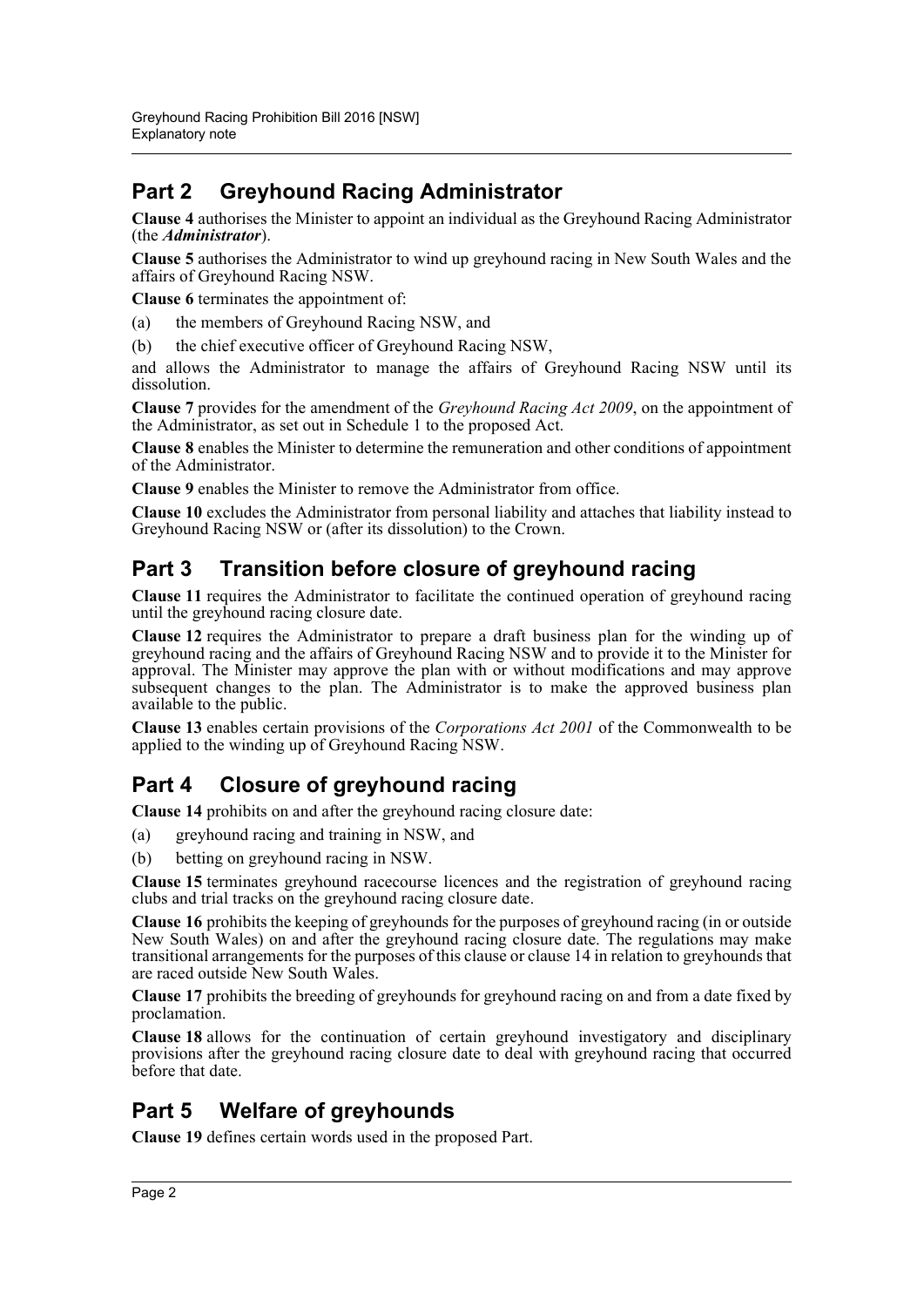**Clause 20** requires Greyhound Racing NSW to be notified of the transfer of a greyhound to another registered greyhound owner or to a person or body responsible for a greyhound adoption program.

**Clause 21** makes it an offence for the owner of a registered greyhound to retire, export or transfer to a person not registered as a greyhound owner, or to destroy (or cause to be destroyed) the greyhound without the consent of Greyhound Racing NSW.

**Clause 22** provides for the disqualification or prohibition of any person who contravenes the proposed Part from greyhound racing.

**Clause 23** repeals the *Greyhound Racing Regulation 2016* which currently makes provision with respect to the above matters.

### **Part 6 Repeal of Greyhound Racing Act 2009 and dissolution of Greyhound Racing NSW**

**Clause 24** repeals the *Greyhound Racing Act 2009* on a date (after the greyhound racing closure date) fixed by proclamation.

**Clause 25** provides for the dissolution of Greyhound Racing NSW on the repeal of the *Greyhound Racing Act 2009*.

**Clause 26** enables the Administrator to make arrangements for the preparation, auditing and publication of financial statements of Greyhound Racing NSW for the period before its dissolution.

**Clause 27** authorises the Minister to require the production of, and to make publicly available, any records of Greyhound Racing NSW. The clause provides for the transfer of the records of Greyhound Racing NSW into the custody of the Department of Justice after the dissolution of Greyhound Racing NSW.

**Clause 28** provides for the dissolution of the Greyhound Racing Industry Consultation Group on the greyhound racing closure date.

## **Part 7 Miscellaneous**

**Clause 29** provides that compensation is not payable by the State as a result of the enactment and operation of the proposed Act and the exercise of functions under the proposed Act.

**Clause 30** allows a court to disqualify a person convicted of an offence under the proposed Act or the regulations from greyhound racing.

**Clause 31** provides for proceedings for an offence under the proposed Act or the regulations to be dealt with summarily before the Local Court.

**Clause 32** authorises a police officer, or an officer prescribed by the regulations, to issue a penalty notice in relation to an alleged offence against the proposed Act or the regulations that is prescribed as a penalty notice offence.

**Clause 33** enables the Governor to make regulations (including regulations of a savings or transitional nature) for the purposes of the proposed Act.

### **Schedule 1 Amendment of Greyhound Racing Act 2009 No 19 on appointment of Administrator**

**Schedule 1** makes amendments to the *Greyhound Racing Act 2009* on appointment of the Administrator. In particular, it makes amendments to remove provisions relating to appointed members of Greyhound Racing NSW and its chief executive officer.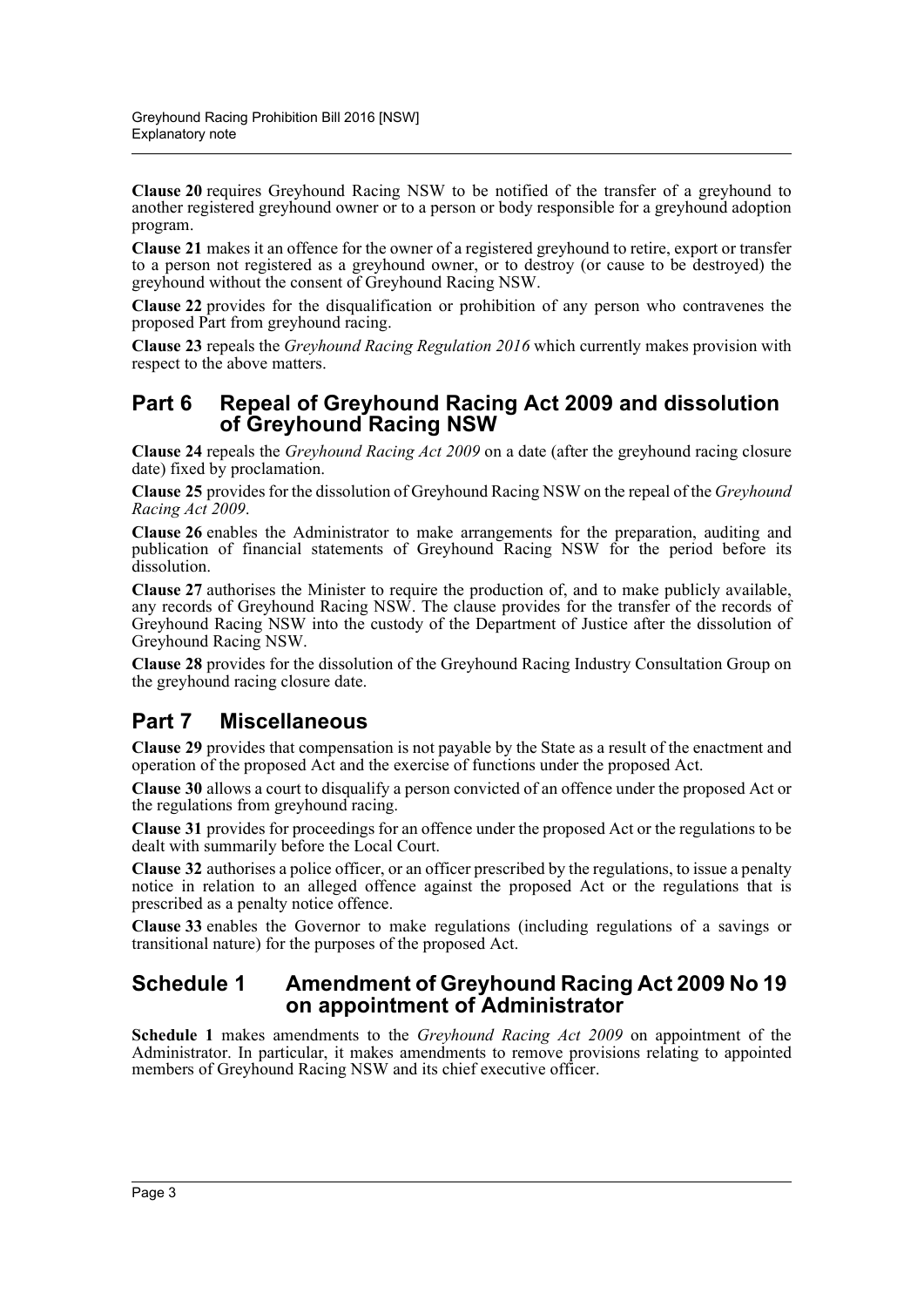## **Schedule 2 Consequential amendment of other Acts and instruments**

**Schedule 2** makes consequential amendments to other Acts and instruments specified in the Schedule.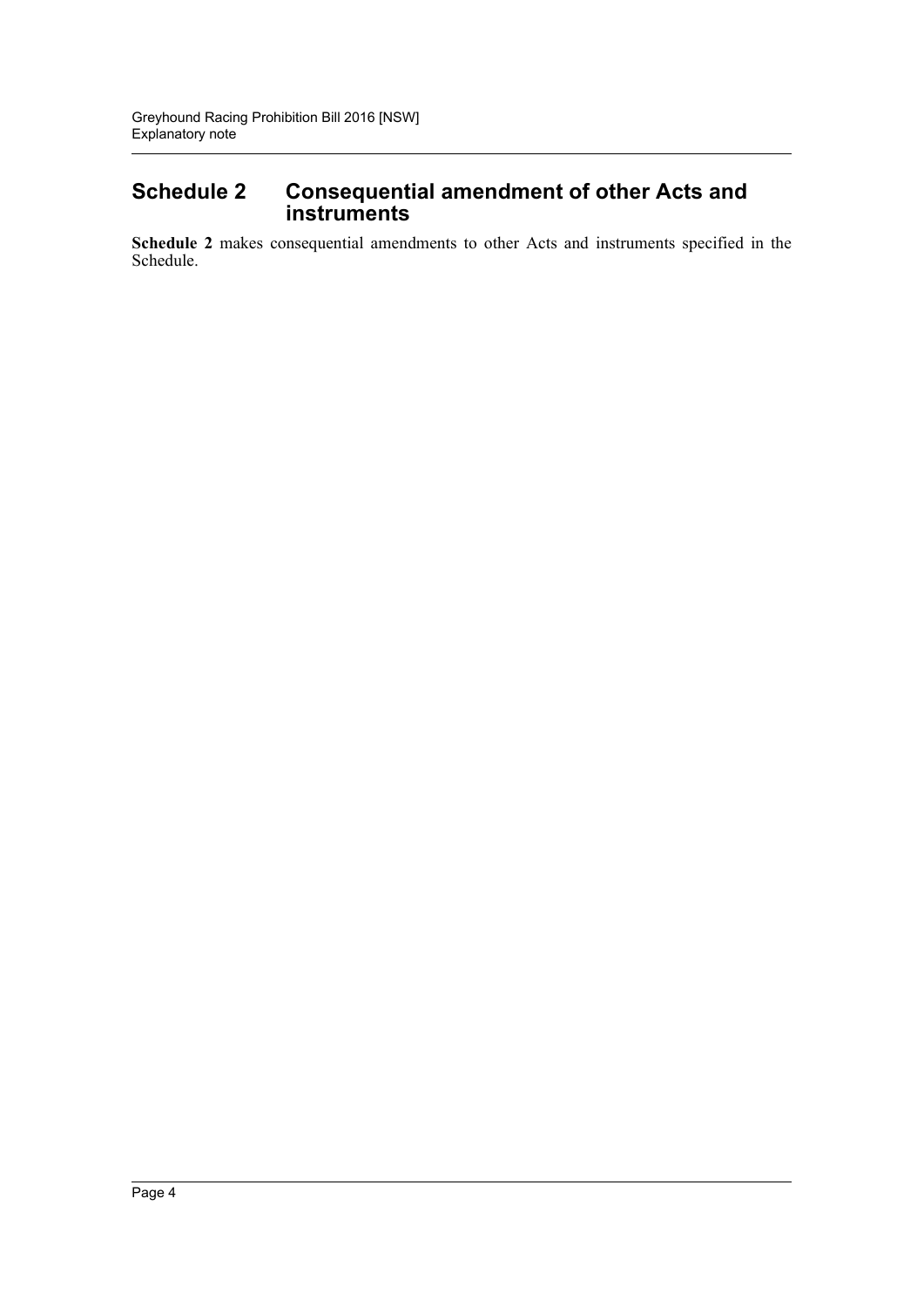First print



New South Wales

# **Greyhound Racing Prohibition Bill 2016**

## **Contents**

|        |    |                                                                           | Page           |
|--------|----|---------------------------------------------------------------------------|----------------|
| Part 1 |    | <b>Preliminary</b>                                                        |                |
|        | 1  | Name of Act                                                               | $\overline{2}$ |
|        | 2  | Commencement                                                              | $\overline{2}$ |
|        | 3  | <b>Definitions</b>                                                        | $\overline{2}$ |
| Part 2 |    | <b>Greyhound Racing Administrator</b>                                     |                |
|        | 4  | Appointment of Administrator                                              | 3              |
|        | 5  | Administrator to wind up greyhound racing in NSW                          | 3              |
|        | 6  | Administrator to manage affairs of Greyhound Racing NSW                   | 3              |
|        | 7  | Amendment of Greyhound Racing Act 2009 on appointment of<br>Administrator | 3              |
|        | 8  | Remuneration and other conditions of appointment of Administrator         | 3              |
|        | 9  | Cessation of office of Administrator                                      | $\mathbf{3}$   |
|        | 10 | Personal liability of Administrator                                       | 4              |
| Part 3 |    | Transition before closure of greyhound racing                             |                |
|        | 11 | Administrator to continue greyhound racing until closure date             | 5              |
|        | 12 | Greyhound racing closure business plan                                    | 5              |
|        | 13 | Conduct of winding up of Greyhound Racing NSW                             | 5              |
|        |    |                                                                           |                |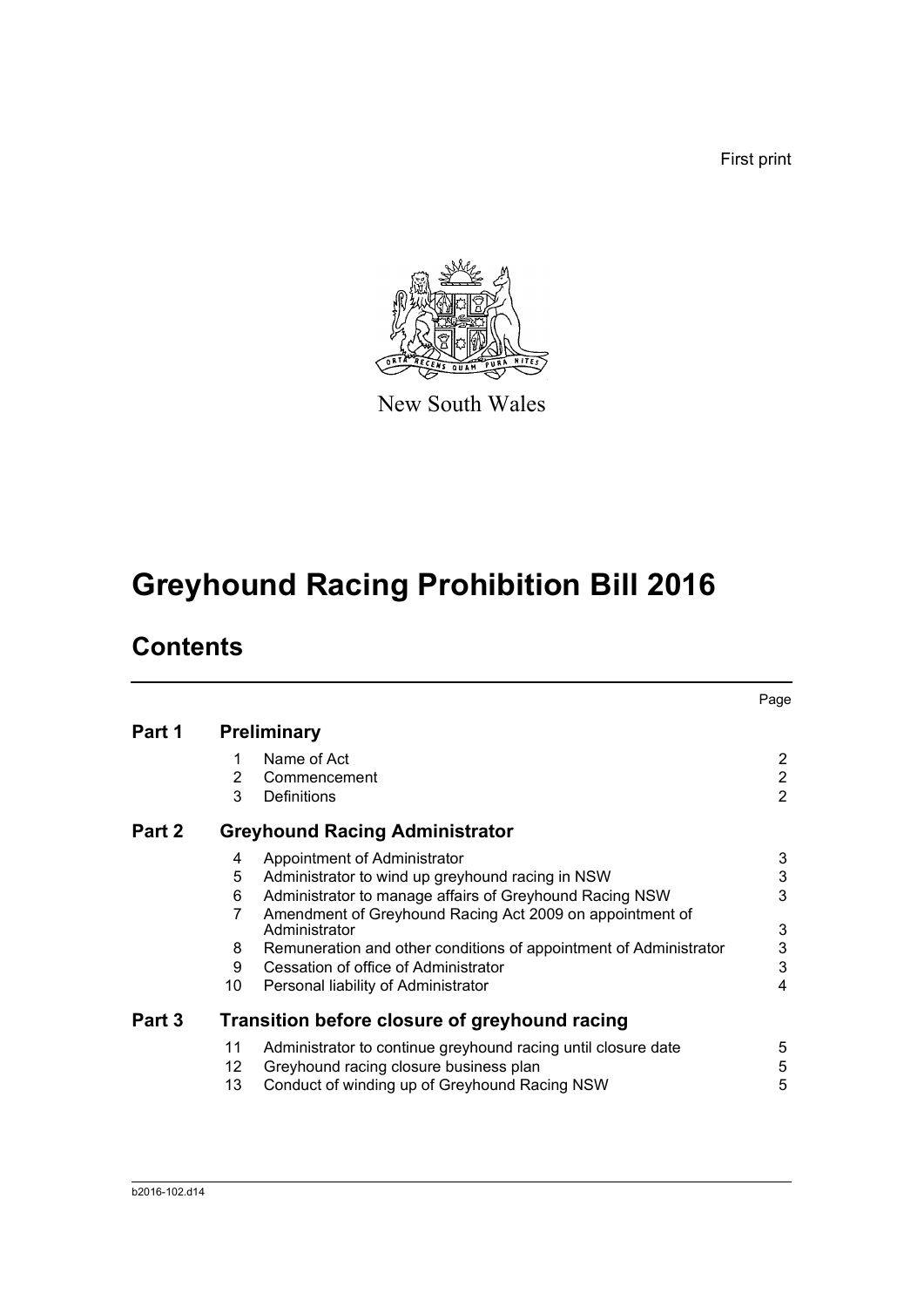|                   |    |                                                                                                       | Page            |
|-------------------|----|-------------------------------------------------------------------------------------------------------|-----------------|
| Part 4            |    | <b>Closure of greyhound racing</b>                                                                    |                 |
|                   | 14 | Greyhound racing and betting prohibited                                                               | $\overline{7}$  |
|                   | 15 | Termination of club racecourse licences and cancellation of registration<br>of clubs and trial tracks | $\overline{7}$  |
|                   | 16 | Keeping of greyhounds for greyhound racing prohibited                                                 | $\overline{7}$  |
|                   | 17 | Breeding of greyhounds for greyhound racing prohibited                                                | 8               |
|                   | 18 | Continuation of certain greyhound racing provisions after greyhound<br>racing closure date            | 8               |
| Part 5            |    | <b>Welfare of greyhounds</b>                                                                          |                 |
|                   | 19 | Definitions: Part 5                                                                                   | 9               |
|                   | 20 | Greyhound authority to be notified of transfer of greyhound                                           | 9               |
|                   | 21 | Consent of greyhound authority required in certain other cases                                        | 9               |
|                   | 22 | Disciplinary action by Greyhound Racing NSW                                                           | 10              |
|                   | 23 | Repeal of Greyhound Racing Regulation 2016                                                            | 10              |
| Part 6            |    | Repeal of Greyhound Racing Act 2009 and dissolution of<br><b>Greyhound Racing NSW</b>                 |                 |
|                   | 24 | Repeal of Greyhound Racing Act 2009 No 19                                                             | 11              |
|                   | 25 | Dissolution of Greyhound Racing NSW                                                                   | 11              |
|                   | 26 | Final Greyhound Racing NSW financial statements                                                       | 11              |
|                   | 27 | Records of Greyhound Racing NSW                                                                       | 11              |
|                   | 28 | Dissolution of Greyhound Racing Industry Consultation Group                                           | 12 <sup>2</sup> |
| Part 7            |    | <b>Miscellaneous</b>                                                                                  |                 |
|                   | 29 | Compensation not payable by or on behalf of State                                                     | 13              |
|                   | 30 | Disqualification from greyhound racing following conviction for offence<br>against Act or regulations | 13              |
|                   | 31 | Nature of proceedings for offences                                                                    | 13              |
|                   | 32 | Penalty notices                                                                                       | 13              |
|                   | 33 | Regulations                                                                                           | 14              |
| Schedule 1        |    | Amendment of Greyhound Racing Act 2009 No 19 on appointment<br>of Administrator                       | 15              |
| <b>Schedule 2</b> |    | <b>Consequential amendment of other Acts and instruments</b>                                          | 18              |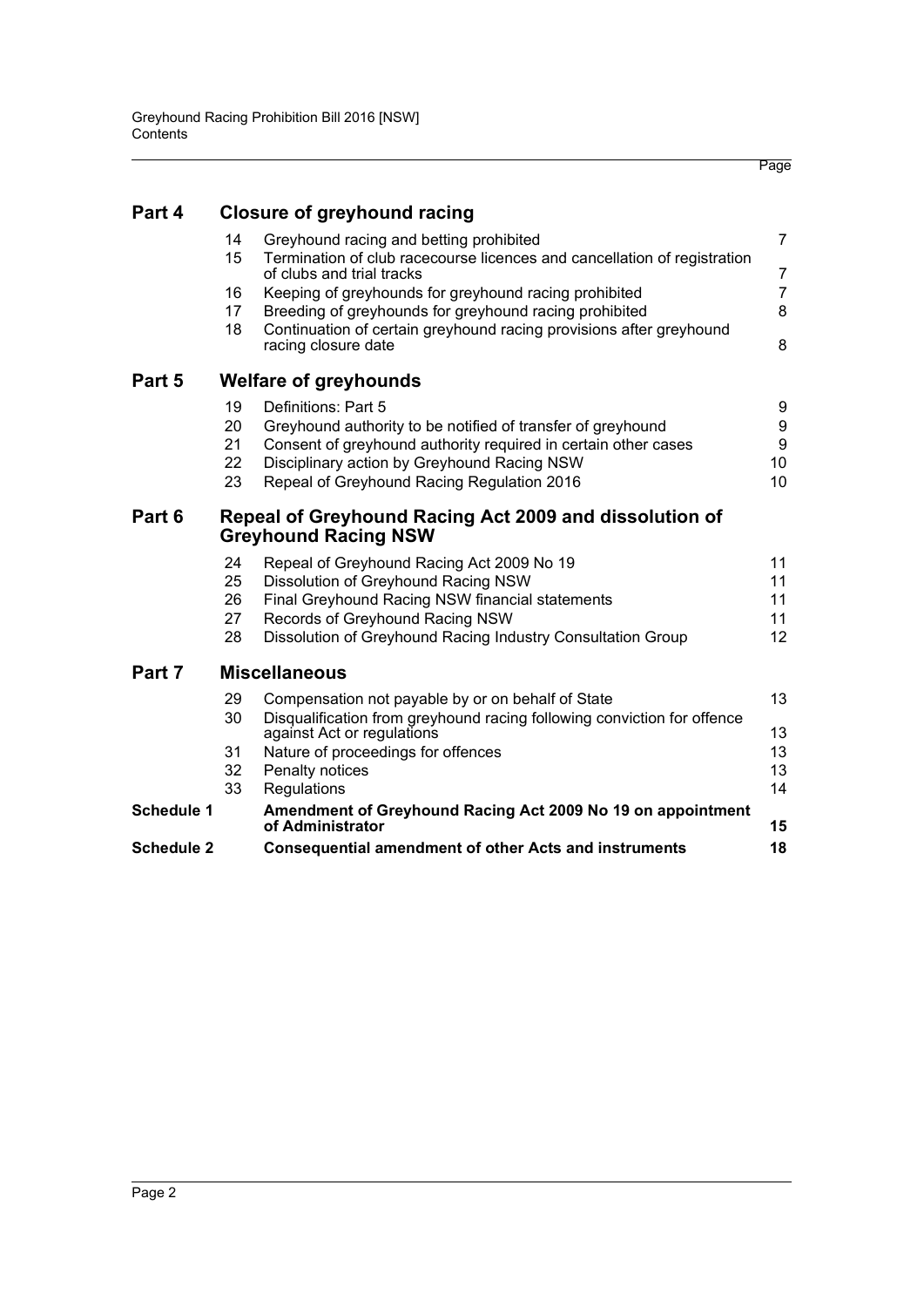

New South Wales

# **Greyhound Racing Prohibition Bill 2016**

No , 2016

### **A Bill for**

An Act to prohibit greyhound racing and to dissolve Greyhound Racing New South Wales; to amend and subsequently repeal the *Greyhound Racing Act 2009*; and for other purposes.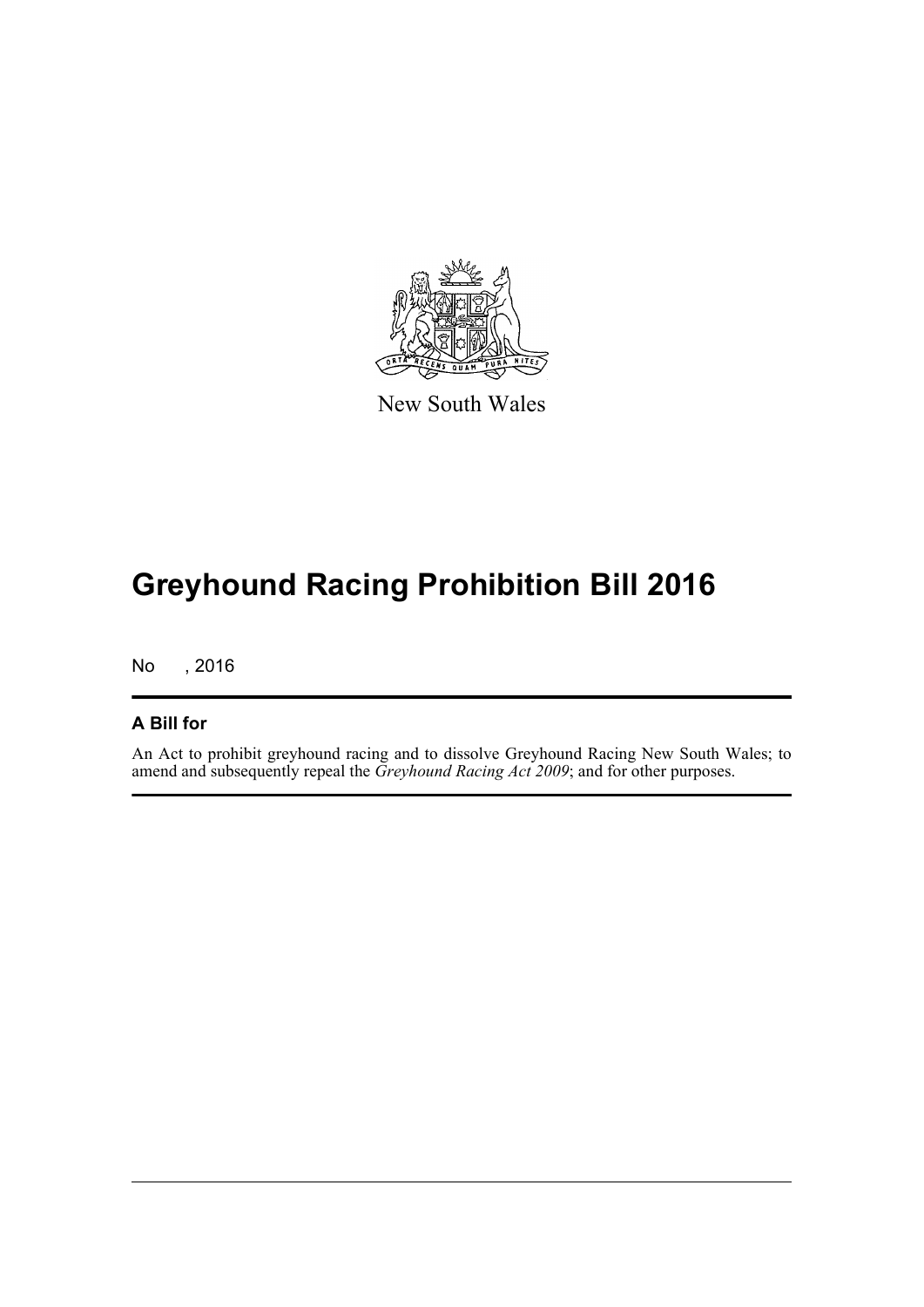<span id="page-7-3"></span><span id="page-7-2"></span><span id="page-7-1"></span><span id="page-7-0"></span>

|              |                    | The Legislature of New South Wales enacts:                                                                                                 | 1              |  |
|--------------|--------------------|--------------------------------------------------------------------------------------------------------------------------------------------|----------------|--|
| Part 1       |                    | <b>Preliminary</b>                                                                                                                         | $\overline{a}$ |  |
| 1            |                    | <b>Name of Act</b>                                                                                                                         |                |  |
|              |                    | This Act is the Greyhound Racing Prohibition Act 2016.                                                                                     | 4              |  |
| $\mathbf{2}$ |                    | <b>Commencement</b>                                                                                                                        | 5              |  |
|              | (1)                | This Act commences on the date of assent to this Act, except as provided by this<br>section.                                               | 6<br>7         |  |
|              | (2)                | The following provisions of this Act commence on a day or days to be appointed by<br>proclamation:                                         | 8<br>9         |  |
|              |                    | section 17 (Breeding of greyhounds for greyhound racing prohibited),<br>(a)                                                                | 10             |  |
|              |                    | section 24 (Repeal of <i>Greyhound Racing Act 2009</i> ) and section 25<br>(b)<br>(Dissolution of Greyhound Racing NSW),                   | 11<br>12       |  |
|              |                    | Schedule 2 (Consequential amendment of other Acts and instruments).<br>(c)                                                                 | 13             |  |
|              | (3)                | The day appointed for the commencement of sections 24 and 25 cannot be earlier<br>than the greyhound racing closure date.                  | 14<br>15       |  |
| 3            | <b>Definitions</b> |                                                                                                                                            | 16             |  |
|              | (1)                | In this Act:                                                                                                                               | 17             |  |
|              |                    | <b>Administrator</b> means the Greyhound Racing Administrator appointed under Part 2.                                                      | 18             |  |
|              |                    | <i>function</i> includes a power, authority or duty, and <i>exercise</i> a function includes<br>perform a duty.                            | 19<br>20       |  |
|              |                    | greyhound racing means racing between greyhounds in competitive pursuit of an<br>artificial lure, and includes:                            | 21<br>22       |  |
|              |                    | a greyhound trial or training race, and<br>(a)                                                                                             | 23             |  |
|              |                    | racing in a test of speed of a greyhound or of greyhounds competing<br>(b)<br>separately.                                                  | 24<br>25       |  |
|              |                    | greyhound racing closure date means 1 July 2017.                                                                                           | 26             |  |
|              |                    | Greyhound Racing NSW means Greyhound Racing New South Wales constituted<br>under the Greyhound Racing Act 2009.                            | 27<br>28       |  |
|              |                    | greyhound racing rules means the rules made under the Greyhound Racing Act<br>2009.                                                        | 29<br>30       |  |
|              |                    | Note. The Interpretation Act 1987 contains definitions and other provisions that affect the<br>interpretation and application of this Act. | 31<br>32       |  |
|              | (2)                | Notes included in this Act do not form part of this Act.                                                                                   | 33             |  |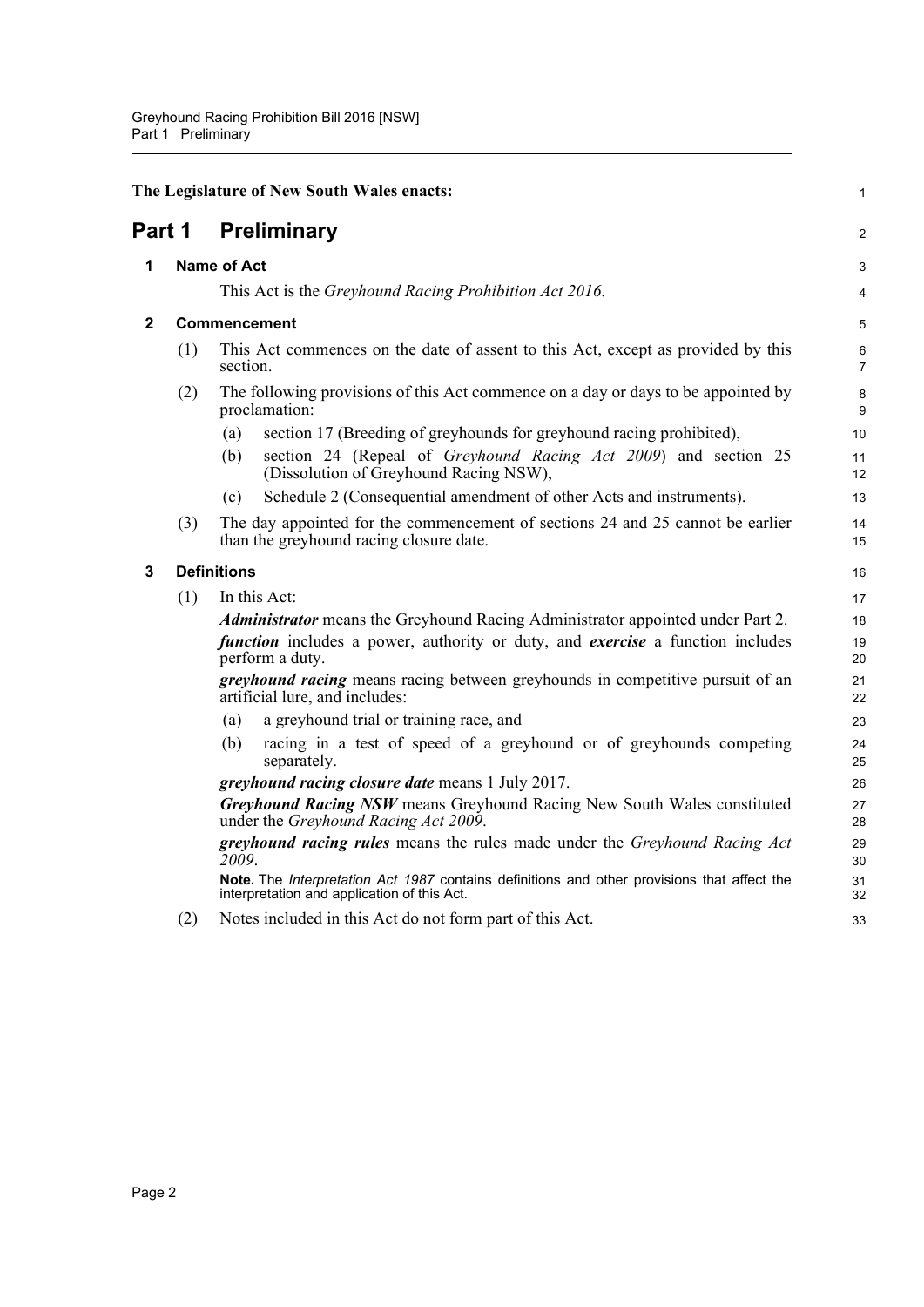<span id="page-8-6"></span><span id="page-8-5"></span><span id="page-8-4"></span><span id="page-8-3"></span><span id="page-8-2"></span><span id="page-8-1"></span><span id="page-8-0"></span>

| Part 2         |     | <b>Greyhound Racing Administrator</b>                                                                                                                                                                                                                                                             |                          |  |
|----------------|-----|---------------------------------------------------------------------------------------------------------------------------------------------------------------------------------------------------------------------------------------------------------------------------------------------------|--------------------------|--|
| 4              |     | <b>Appointment of Administrator</b>                                                                                                                                                                                                                                                               |                          |  |
|                | (1) | As soon as practicable after the date of assent to this Act, the Minister is to appoint,<br>by notice published in the Gazette, an individual as the Greyhound Racing<br>Administrator.                                                                                                           | 3<br>4<br>5              |  |
|                | (2) | Subject to this Part, the Administrator holds office for the period specified in the<br>notice of the Administrator's appointment. The period may extend beyond the<br>greyhound racing closure date.                                                                                             | 6<br>$\overline{7}$<br>8 |  |
| 5              |     | Administrator to wind up greyhound racing in NSW                                                                                                                                                                                                                                                  | 9                        |  |
|                | (1) | The Administrator is to wind up, in accordance with this Act, greyhound racing in<br>New South Wales and the affairs of Greyhound Racing NSW.                                                                                                                                                     | 10<br>11                 |  |
|                | (2) | The Administrator may engage any body or person with relevant expertise to assist<br>the Administrator.                                                                                                                                                                                           | 12<br>13                 |  |
| 6              |     | Administrator to manage affairs of Greyhound Racing NSW                                                                                                                                                                                                                                           | 14                       |  |
|                | (1) | On the appointment of the Administrator:                                                                                                                                                                                                                                                          | 15                       |  |
|                |     | Greyhound Racing NSW ceases to consist of the members appointed under<br>(a)<br>section 6 of the <i>Greyhound Racing Act 2009</i> , and                                                                                                                                                           | 16<br>17                 |  |
|                |     | the chief executive officer of Greyhound Racing NSW ceases to hold that<br>(b)<br>office.                                                                                                                                                                                                         | 18<br>19                 |  |
|                | (2) | Until the dissolution of Greyhound Racing NSW by this Act, the affairs of<br>Greyhound Racing NSW are to be managed and controlled by the Administrator.                                                                                                                                          | 20<br>21                 |  |
|                | (3) | Any act, matter or thing done in the name of, or on behalf of, Greyhound Racing<br>NSW by the Administrator is taken to have been done by Greyhound Racing NSW.                                                                                                                                   | 22<br>23                 |  |
|                |     | Note. Section 5 of the Greyhound Racing Act 2009 provides that Greyhound Racing NSW is<br>not subject to direction or control by or on behalf of the Government. Accordingly, the<br>Administrator will not be subject to Ministerial control in managing the affairs of Greyhound<br>Racing NSW. | 24<br>25<br>26<br>27     |  |
| $\overline{7}$ |     | Amendment of Greyhound Racing Act 2009 on appointment of Administrator                                                                                                                                                                                                                            | 28                       |  |
|                |     | The <i>Greyhound Racing Act 2009</i> is amended as set out in Schedule 1 on the date<br>notice of the Administrator's appointment is published in the Gazette.                                                                                                                                    | 29<br>30                 |  |
| 8              |     | Remuneration and other conditions of appointment of Administrator                                                                                                                                                                                                                                 | 31                       |  |
|                | (1) | The Minister may determine the remuneration and other conditions of appointment<br>of the Administrator.                                                                                                                                                                                          | 32<br>33                 |  |
|                | (2) | The remuneration and other expenses of the Administrator are payable by<br>Greyhound Racing NSW.                                                                                                                                                                                                  | 34<br>35                 |  |
| 9              |     | <b>Cessation of office of Administrator</b>                                                                                                                                                                                                                                                       | 36                       |  |
|                | (1) | The Minister may, by notice published in the Gazette, remove the Administrator<br>from office at any time.                                                                                                                                                                                        | 37<br>38                 |  |
|                | (2) | The Administrator ceases to hold office:                                                                                                                                                                                                                                                          | 39                       |  |
|                |     | on the expiry of the Administrator's term of office, or<br>(a)                                                                                                                                                                                                                                    | 40                       |  |
|                |     | if the Administrator resigns the office by instrument in writing addressed to<br>(b)<br>the Minister, or                                                                                                                                                                                          | 41<br>42                 |  |
|                |     | if the Administrator is removed from office by the Minister under this section.<br>(c)                                                                                                                                                                                                            | 43                       |  |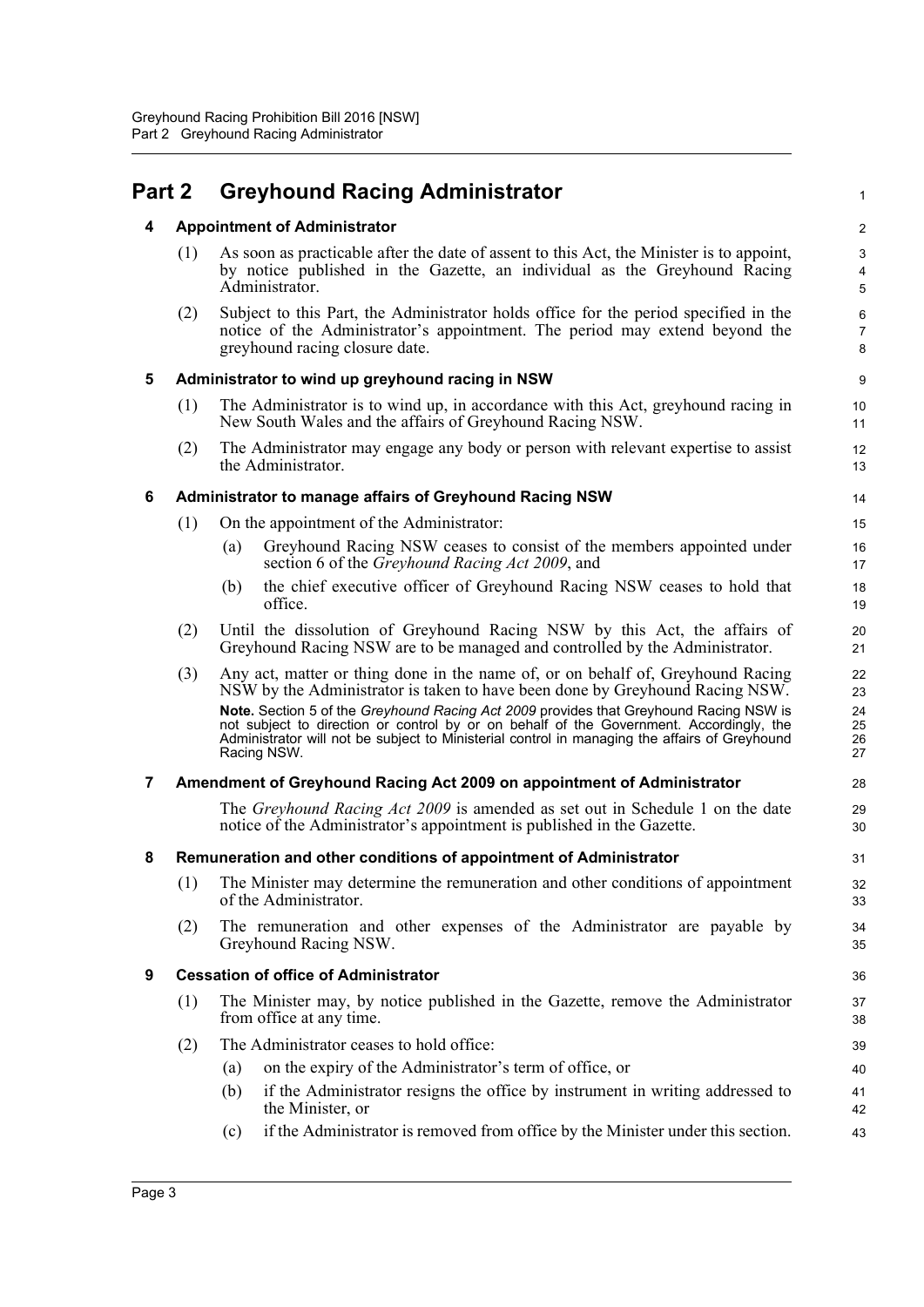(3) If the Administrator ceases to hold office, the Minister may appoint another individual as the Greyhound Racing Administrator.

#### <span id="page-9-0"></span>**10 Personal liability of Administrator**

- (1) A matter or thing done or omitted to be done by the Administrator or a person acting under the direction of the Administrator does not, if the matter or thing was done or omitted to be done in good faith for the purpose of executing this Act or the *Greyhound Racing Act 2009*, subject the Administrator or a person so acting personally to any action, claim or demand.
- (2) Any such liability attaches instead to Greyhound Racing NSW or (after its dissolution) to the Crown.

10

1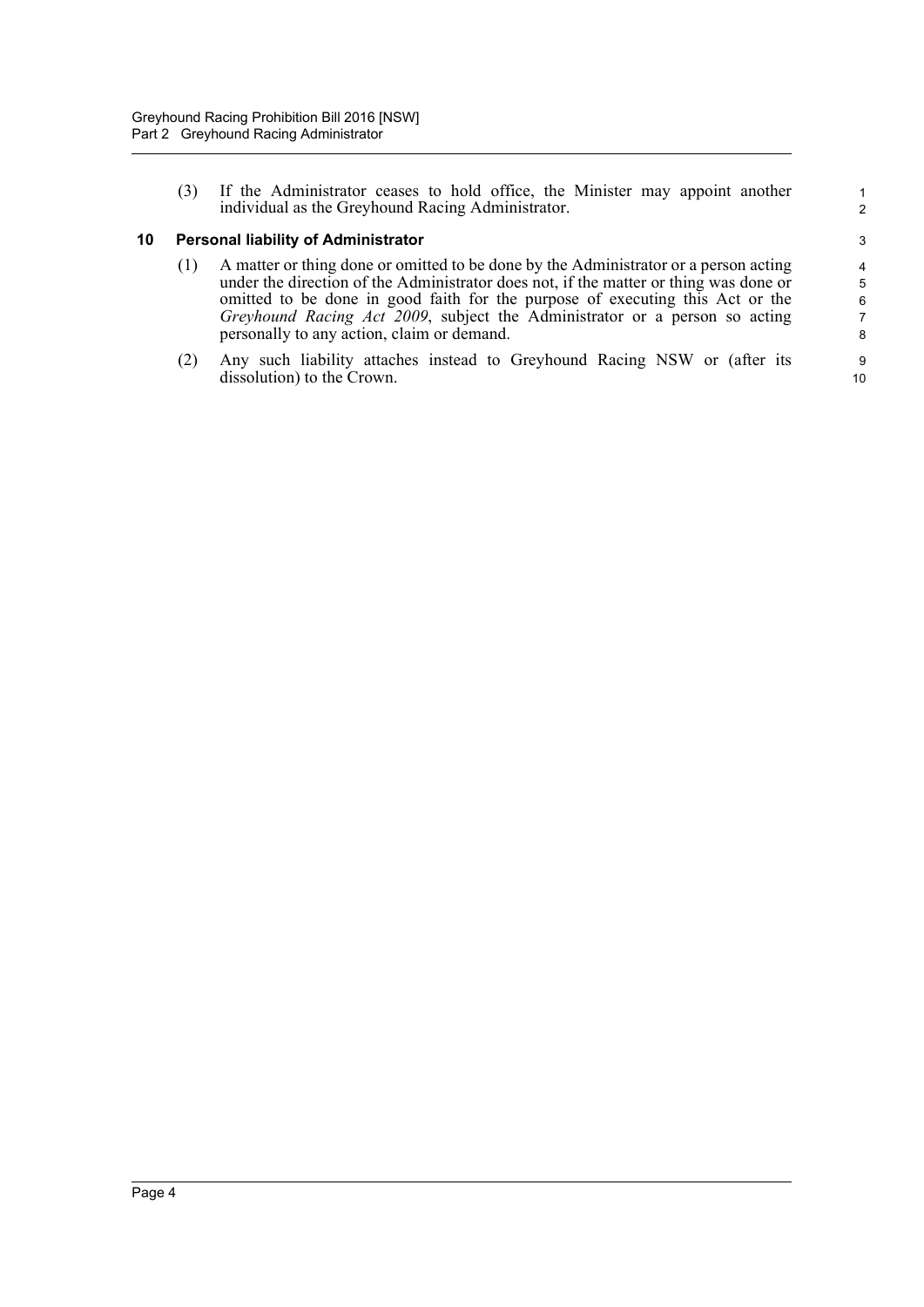## <span id="page-10-0"></span>**Part 3 Transition before closure of greyhound racing**

#### <span id="page-10-1"></span>**11 Administrator to continue greyhound racing until closure date**

The Administrator is to facilitate, as far as reasonably practicable during the winding up, the continued operation of greyhound racing in New South Wales until the greyhound racing closure date.

1

#### <span id="page-10-2"></span>**12 Greyhound racing closure business plan**

- (1) The Administrator is to prepare, as soon as possible after being appointed, a draft business plan for the winding up of greyhound racing in New South Wales and the affairs of Greyhound Racing NSW.
- (2) The Administrator is to provide the draft to the Minister. The Minister may approve the draft business plan, with or without modification.
- (3) The Minister may, from time to time, approve changes to the approved business plan.
- (4) The Administrator is to exercise functions under this Act and the *Greyhound Racing Act 2009*, as far as reasonably practicable, in accordance with the approved business plan.
- (5) The Administrator is to make the approved business plan available to the public.

#### <span id="page-10-3"></span>**13 Conduct of winding up of Greyhound Racing NSW**

- (1) The winding up of Greyhound Racing NSW is declared to be an applied Corporations legislation matter for the purposes of Part 3 of the *Corporations (Ancillary Provisions) Act 2001* in relation to such of the provisions of Division 4 of Part 5.5 (Voluntary winding up) and Part 5.6 (Winding up generally) of the *Corporations Act 2001* of the Commonwealth (the *Commonwealth Act*) as are designated by the regulations under this Act, subject to the following modifications to the provisions of Parts 5.5 and 5.6 so designated:
	- (a) the functions of winding up the affairs of Greyhound Racing NSW may be exercised by the Administrator appointed by the Minister under this Act,
	- (b) a reference in Division 4 of Part 5.5 of the Commonwealth Act to a company is to be read as a reference to Greyhound Racing NSW,
	- (c) such other modifications (within the meaning of Part 3 of the *Corporations (Ancillary Provisions) Act 2001*) as may be prescribed by the regulations under this Act.

**Note.** Part 3 of the *Corporations (Ancillary Provisions) Act 2001* provides for the application of provisions of the *Corporations Act 2001* and Part 3 of the *Australian Securities and Investments Commission Act 2001* of the Commonwealth as laws of the State in respect of any matter declared by a law of the State (whether with or without modification) to be an applied Corporations legislation matter for the purposes of that Part in relation to those Commonwealth provisions. Section 14 (2) of the *Corporations (Ancillary Provisions) Act 2001* ensures that a declaration made for the purposes of Part 3 of that Act only operates to apply a provision of the Corporations legislation to a matter as a law of the State if that provision does not already apply to the matter as a law of the Commonwealth. If a provision referred to in a declaration already applies as a law of the Commonwealth, nothing in the declaration will affect its continued operation as a law of the Commonwealth.

- (2) The regulations under this Act may provide for the Australian Securities and Investments Commission to exercise a function under any provision of the Commonwealth Act that is the subject of the declaration under subsection (1), but only if:
	- (a) the Australian Securities and Investments Commission is to exercise that function pursuant to an agreement of the kind referred to in section 11 (8) or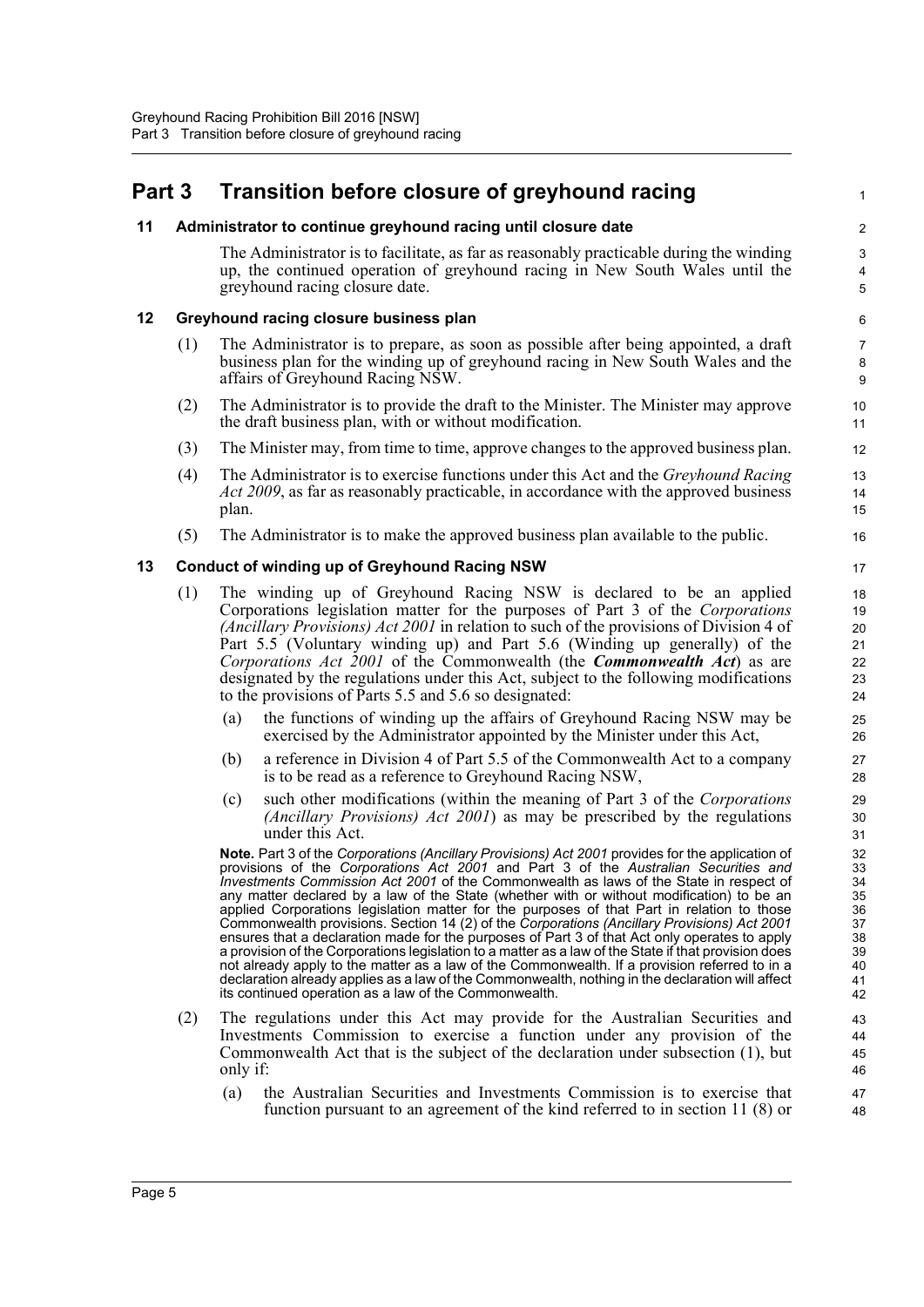(9A) (b) of the *Australian Securities and Investments Commission Act 2001* of the Commonwealth, and

- (b) the Australian Securities and Investments Commission is authorised to exercise that function under section 11 of the *Australian Securities and Investments Commission Act 2001* of the Commonwealth.
- (3) Section 17 of the *Corporations (Ancillary Provisions) Act 2001* has effect in relation to a regulation under subsection  $(2)$  as if subsection  $(1)$  had expressly made provision for the Australian Securities and Investments Commission to exercise the functions concerned.

**Note.** Section 25 provides for the dissolution of Greyhound Racing NSW on the repeal by this Act of the *Greyhound Racing Act 2009* on the date proclaimed under section 2.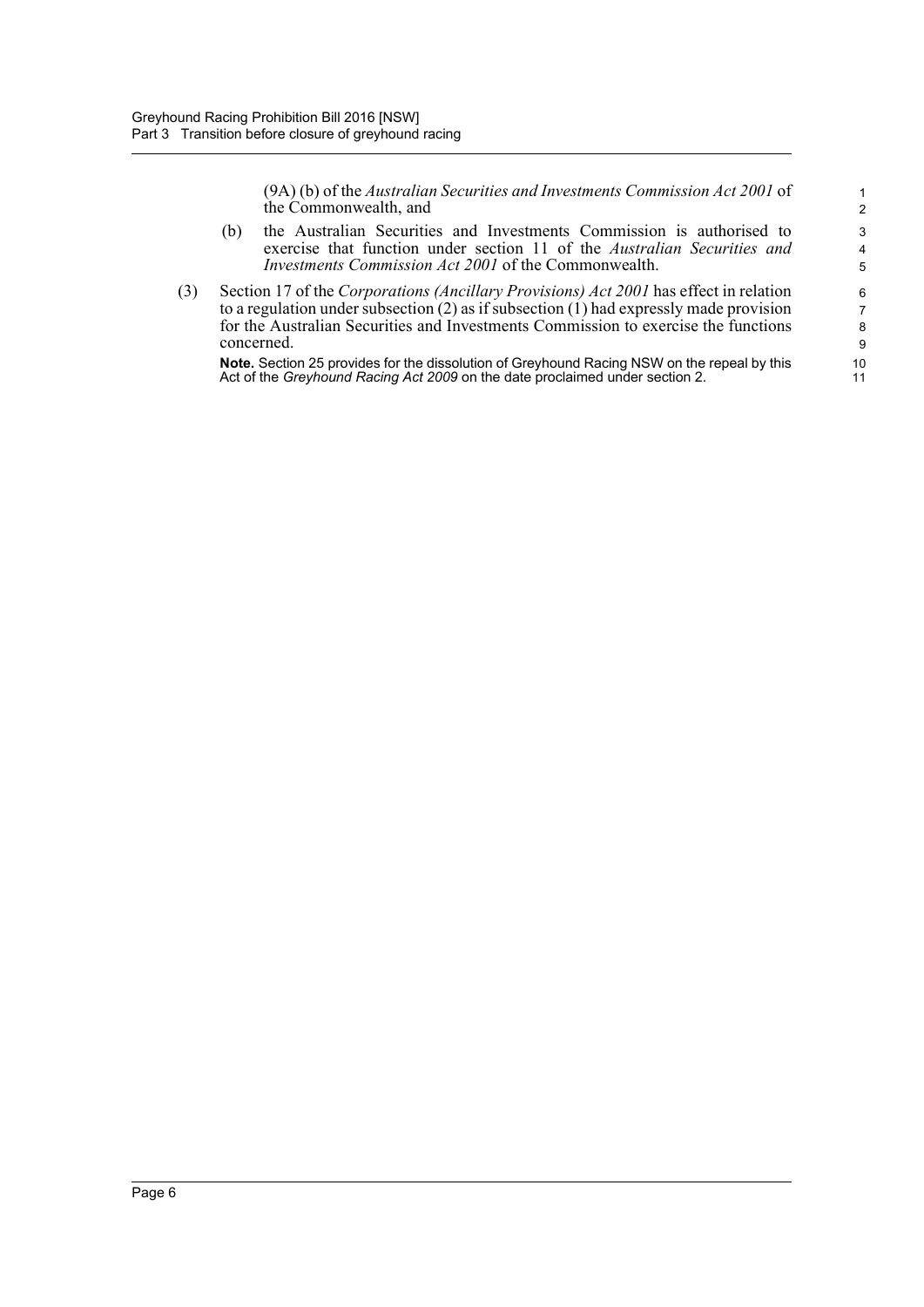<span id="page-12-3"></span><span id="page-12-2"></span><span id="page-12-1"></span><span id="page-12-0"></span>

| Part 4 |     |                                         | <b>Closure of greyhound racing</b>                                                                                                                                                                                                                                                                                                                                                                            | 1                          |  |
|--------|-----|-----------------------------------------|---------------------------------------------------------------------------------------------------------------------------------------------------------------------------------------------------------------------------------------------------------------------------------------------------------------------------------------------------------------------------------------------------------------|----------------------------|--|
| 14     |     | Greyhound racing and betting prohibited |                                                                                                                                                                                                                                                                                                                                                                                                               |                            |  |
|        |     |                                         | On and after the greyhound racing closure date, a person must not:                                                                                                                                                                                                                                                                                                                                            | 3                          |  |
|        |     | (a)                                     | conduct a meeting for greyhound racing in New South Wales, or                                                                                                                                                                                                                                                                                                                                                 | 4                          |  |
|        |     | (b)                                     | operate a greyhound trial track in New South Wales to enable a greyhound to<br>compete in a trial or be trained in racing (including any greyhound owned or<br>leased by the person), or                                                                                                                                                                                                                      | 5<br>6<br>$\overline{7}$   |  |
|        |     | (c)                                     | officiate at, or otherwise participate in, greyhound racing at any such meeting<br>or trial track, or                                                                                                                                                                                                                                                                                                         | 8<br>9                     |  |
|        |     | (d)                                     | provide betting services (within the meaning of the Betting and Racing Act<br>1998) in relation to greyhound racing in New South Wales.                                                                                                                                                                                                                                                                       | 10<br>11                   |  |
|        |     |                                         | Maximum penalty: 100 penalty units or imprisonment for 12 months, or both.                                                                                                                                                                                                                                                                                                                                    | 12                         |  |
| 15     |     | trial tracks                            | Termination of club racecourse licences and cancellation of registration of clubs and                                                                                                                                                                                                                                                                                                                         | 13<br>14                   |  |
|        |     |                                         | On the greyhound racing closure date:                                                                                                                                                                                                                                                                                                                                                                         | 15                         |  |
|        |     | (a)                                     | any racecourse licence under the <i>Betting and Racing Act 1998</i> , to the extent<br>that it authorises a meeting for greyhound racing, is terminated, and                                                                                                                                                                                                                                                  | 16<br>17                   |  |
|        |     | (b)                                     | any registration under the Greyhound Racing Act 2009 of a greyhound racing<br>club or greyhound trial track is cancelled.                                                                                                                                                                                                                                                                                     | 18<br>19                   |  |
| 16     |     |                                         | Keeping of greyhounds for greyhound racing prohibited                                                                                                                                                                                                                                                                                                                                                         | 20                         |  |
|        | (1) |                                         | On and after the greyhound racing closure date, a person must not keep a greyhound<br>in New South Wales for greyhound racing in or outside New South Wales.                                                                                                                                                                                                                                                  | 21<br>22                   |  |
|        |     |                                         | Maximum penalty: 100 penalty units or imprisonment for 6 months, or both.                                                                                                                                                                                                                                                                                                                                     | 23                         |  |
|        |     | this Act).                              | Note. On the relevant commencement date, a greyhound registered for greyhound racing will<br>no longer be exempt from the requirement to be registered under section 9 of the Companion<br>Animals Act 1998 (see amendments to the regulations under that Act made by Schedule 2 to                                                                                                                           | 24<br>25<br>26<br>27       |  |
|        | (2) |                                         | During a transition period (commencing on that closure date) that is prescribed by<br>the regulations, it is a defence to a prosecution for an offence under this section if the<br>person charged establishes that:                                                                                                                                                                                          | 28<br>29<br>30             |  |
|        |     | (a)                                     | the greyhound was registered under the greyhound racing rules before the<br>greyhound racing closure date and the person kept the greyhound concerned<br>before that date for greyhound racing, and                                                                                                                                                                                                           | 31<br>32<br>33             |  |
|        |     | (b)                                     | the greyhound was kept after that date only for greyhound racing outside New<br>South Wales, and                                                                                                                                                                                                                                                                                                              | 34<br>35                   |  |
|        |     | (c)                                     | the person complied with any requirements prescribed by the regulations for<br>the purposes of this subsection.                                                                                                                                                                                                                                                                                               | 36<br>37                   |  |
|        | (3) |                                         | The regulations may authorise the continued operation of a greyhound trial track to<br>enable a greyhound referred to in subsection $(2)$ to be trained in racing during the<br>transition period. The operation of a greyhound trial track in accordance with any<br>such regulation, and participation in racing at any such trial track, is a defence to a<br>prosecution for an offence under section 14. | 38<br>39<br>40<br>41<br>42 |  |
|        | (4) |                                         | It is a defence to a prosecution for an offence under this section if the person charged<br>establishes any defence provided by the regulations.                                                                                                                                                                                                                                                              | 43<br>44                   |  |
|        | (5) |                                         | In this section, keep a greyhound does not include transport the greyhound in New<br>South Wales to a place outside New South Wales.                                                                                                                                                                                                                                                                          | 45<br>46                   |  |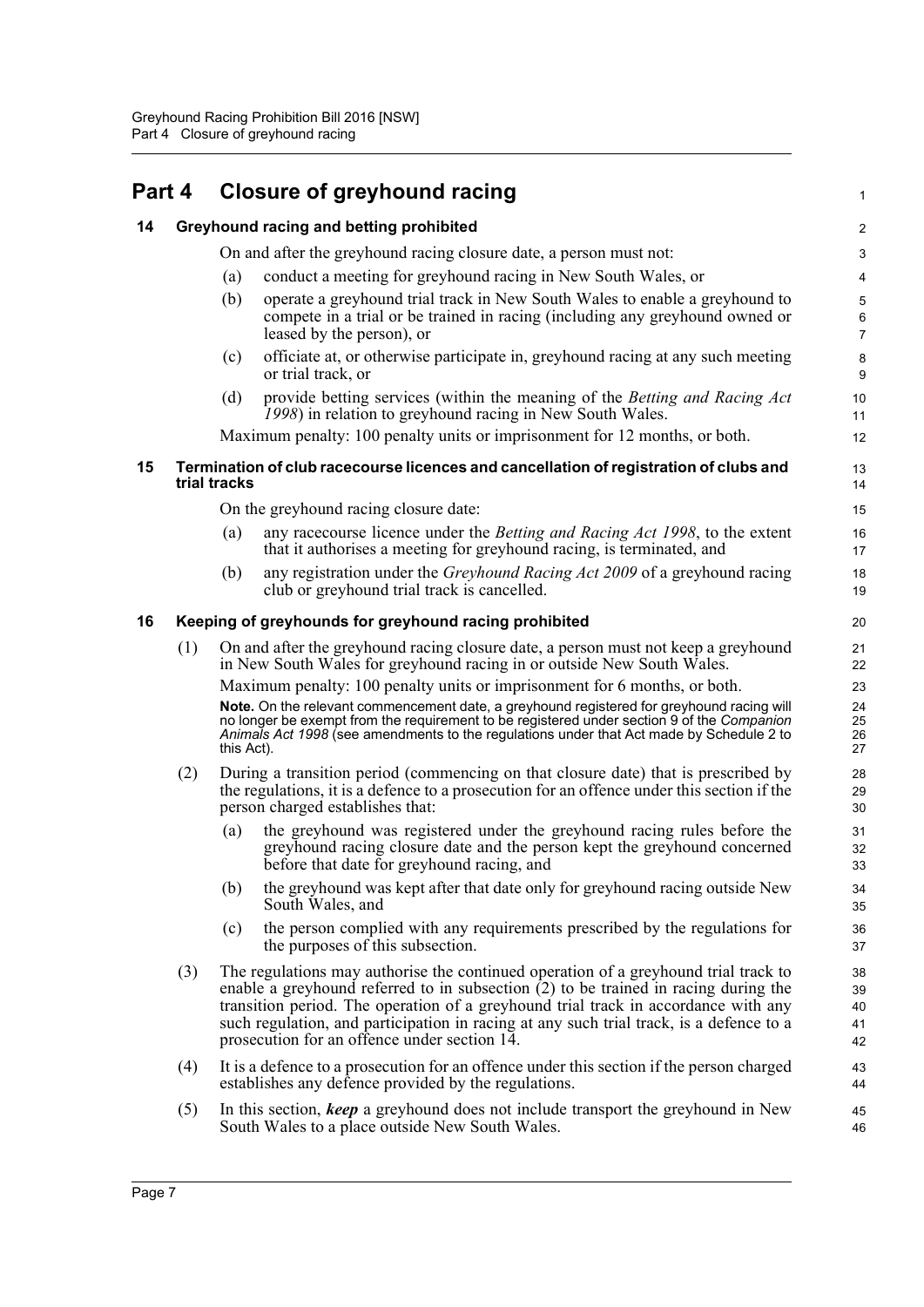<span id="page-13-1"></span><span id="page-13-0"></span>

| 17 |      |     | Breeding of greyhounds for greyhound racing prohibited                                                                                                                   | 1                       |
|----|------|-----|--------------------------------------------------------------------------------------------------------------------------------------------------------------------------|-------------------------|
|    | (1)  |     | A person must not breed greyhounds.                                                                                                                                      | $\overline{\mathbf{c}}$ |
|    |      |     | Maximum penalty: 100 penalty units or imprisonment for 6 months, or both.                                                                                                | 3                       |
|    |      |     | Note. This section will commence on a date appointed by proclamation under section 2.                                                                                    | 4                       |
|    | (2)  |     | It is a defence to a prosecution for an offence under this section if the person charged                                                                                 | 5                       |
|    |      |     | establishes that the person bred the greyhound concerned as a companion animal and<br>not for greyhound racing or establishes any other defence provided by the          | 6<br>$\overline{7}$     |
|    |      |     | regulations.                                                                                                                                                             | 8                       |
| 18 |      |     | Continuation of certain greyhound racing provisions after greyhound racing closure                                                                                       | 9                       |
|    | date |     |                                                                                                                                                                          | 10                      |
|    | (1)  |     | After the greyhound racing closure date, the following provisions of the Greyhound                                                                                       | 11                      |
|    |      |     | <i>Racing Act 2009</i> and the greyhound racing rules continue to have effect, whether or                                                                                | 12                      |
|    |      |     | not they have been repealed by this Act, in relation to acts or omissions occurring<br>before that closure date:                                                         | 13<br>14                |
|    |      | (a) | the provisions of that Act and those rules relating to the appointment and                                                                                               | 15                      |
|    |      |     | functions of the Greyhound Racing Integrity Auditor,                                                                                                                     | 16                      |
|    |      | (b) | the provisions of that Act and those rules relating to the conduct of inquiries,                                                                                         | 17                      |
|    |      |     | investigations and reports in relation to greyhound racing,                                                                                                              | 18                      |
|    |      | (c) | the provisions of that Act and those rules relating to the disqualification of<br>greyhounds from participating in a race, the prohibition of persons from               | 19<br>20                |
|    |      |     | participating in or associating with greyhound racing and the imposition of                                                                                              | 21                      |
|    |      |     | penalties on registered persons,                                                                                                                                         | 22                      |
|    |      | (d) | any other provisions of that Act and those rules relating to matters arising from                                                                                        | 23                      |
|    |      |     | greyhound racing held before the greyhound racing closure date.                                                                                                          | 24                      |
|    | (2)  |     | After the greyhound racing closure date, the provisions of the Racing Appeals                                                                                            | 25                      |
|    |      |     | Tribunal Act 1983 relating to greyhound racing continue to have effect, whether or<br>not they have been repealed by this Act, in relation to decisions made before that | 26                      |
|    |      |     | closure date or made after that date under the provisions that continue to have effect                                                                                   | 27<br>28                |
|    |      |     | in accordance with subsection (1).                                                                                                                                       | 29                      |
|    |      |     |                                                                                                                                                                          |                         |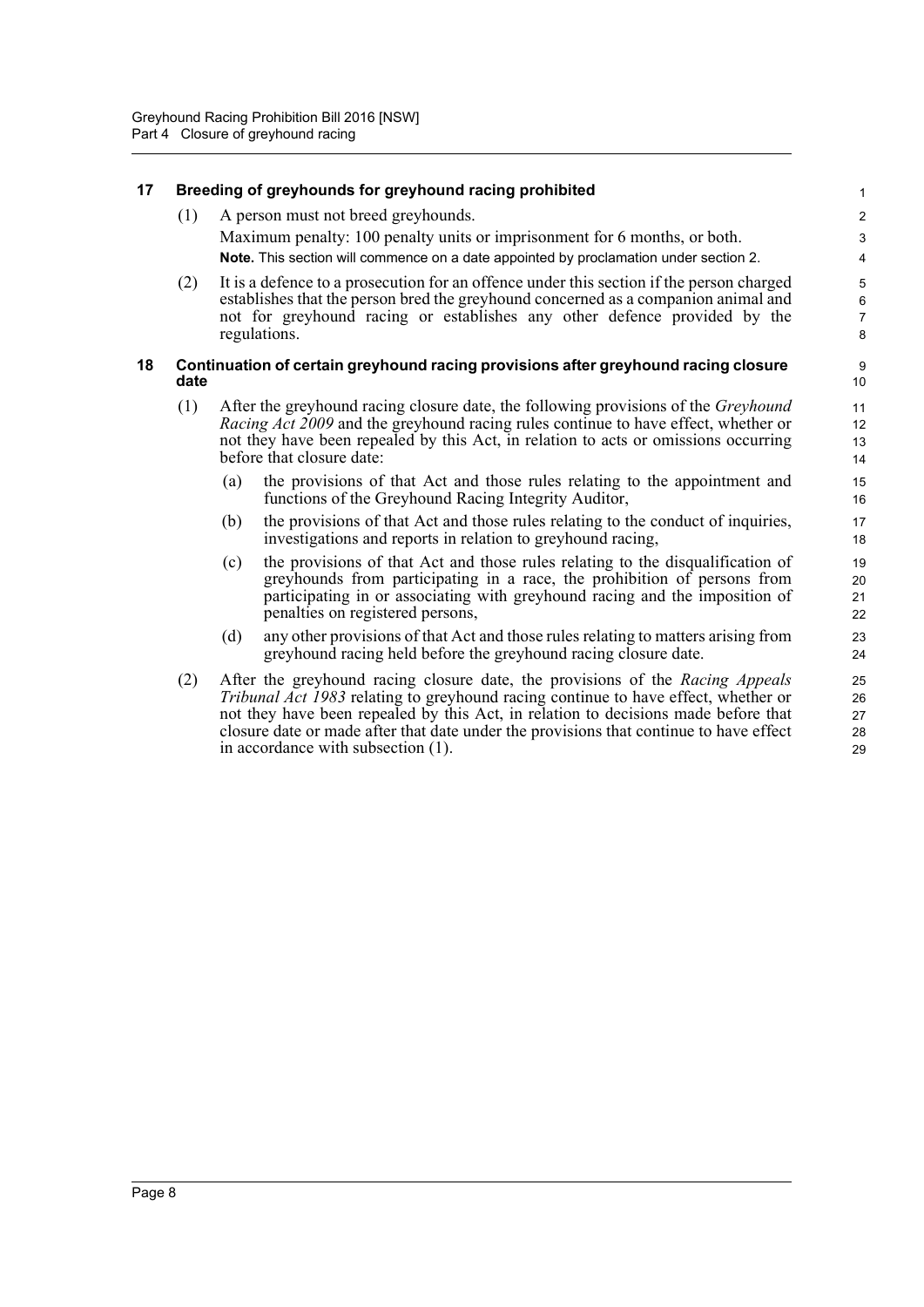## <span id="page-14-0"></span>**Part 5 Welfare of greyhounds**

#### <span id="page-14-1"></span>**19 Definitions: Part 5**

(1) In this Part:

*registered greyhound* means a greyhound registered by Greyhound Racing NSW under the greyhound racing rules before the greyhound racing closure date or born to such a registered greyhound.

1

*transfer* a greyhound means transfer ownership of the property in the greyhound by any means, including by sale, gift or surrender.

(2) If this Part continues to have effect after the dissolution of Greyhound Racing NSW, a reference in this Part to Greyhound Racing NSW is a reference to the person or body designated by the regulations.

#### <span id="page-14-2"></span>**20 Greyhound authority to be notified of transfer of greyhound**

- (1) This section has effect until the greyhound racing closure date and for such further period as may be prescribed by the regulations.
- (2) The owner of a registered greyhound must notify Greyhound Racing NSW in writing before transferring the greyhound:
	- (a) to any other person who is registered as a greyhound owner under the greyhound racing rules or under the law of any other State or Territory, or
	- (b) to a person or body conducting a greyhound adoption program.

Maximum penalty: 10 penalty units.

(3) In this section, a *greyhound adoption program* means a program conducted in accordance with a protocol approved by the Royal Society for the Prevention of Cruelty to Animals, New South Wales, or the Animal Welfare League, New South Wales, for removing greyhounds from greyhound racing and for their acquisition by persons assessed to be suitable to care for the greyhounds.

#### <span id="page-14-3"></span>**21 Consent of greyhound authority required in certain other cases**

- (1) This section has effect until the greyhound racing closure date and for such further period as may be prescribed by the regulations.
- (2) The owner of a registered greyhound must not, except with the written consent of Greyhound Racing NSW:
	- (a) retire the greyhound from racing, or
	- (b) export the greyhound to a country other than Australia, or
	- (c) transfer the greyhound to a person who is not registered as a greyhound owner under the greyhound racing rules or under the law of any other State or Territory, or
	- (d) destroy the greyhound or cause it to be destroyed.

Maximum penalty: 50 penalty units.

- (3) Despite subsection (2) (a)–(c), the consent of Greyhound Racing NSW is not required if Greyhound Racing NSW has been notified of the transfer of the greyhound in accordance with this Part.
- (4) Despite subsection (2) (d), the consent of Greyhound Racing NSW is not required if the greyhound is destroyed by a veterinary practitioner in an emergency in order to relieve it of suffering or distress due to injury or illness. 41 42 43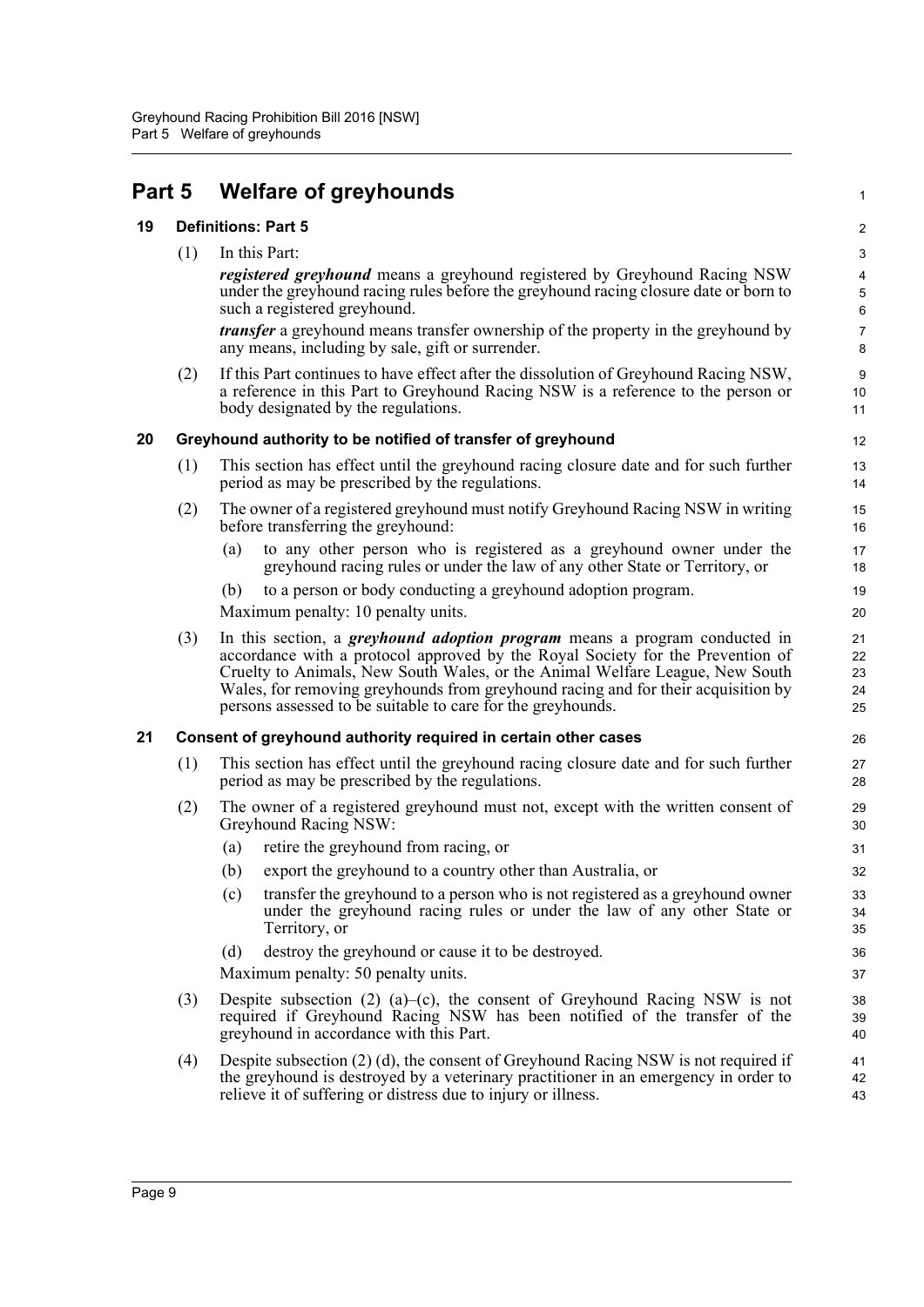<span id="page-15-1"></span><span id="page-15-0"></span>

|    | (5) | Greyhound Racing NSW may give consent under subsection (2) only if it is satisfied<br>that the greyhound is to be appropriately cared for or humanely destroyed (as the case<br>requires).                         | 2<br>3         |
|----|-----|--------------------------------------------------------------------------------------------------------------------------------------------------------------------------------------------------------------------|----------------|
| 22 |     | <b>Disciplinary action by Greyhound Racing NSW</b>                                                                                                                                                                 | 4              |
|    | (1) | If a person contravenes this Part, Greyhound Racing NSW may, in accordance with<br>the rules under the <i>Greyhound Racing Act 2009</i> , do either or both of the following:                                      | 5<br>6         |
|    |     | disqualify the person,<br>(a)                                                                                                                                                                                      | 7              |
|    |     | prohibit the person from participating in or associating with greyhound racing<br>(b)<br>in any specified capacity.                                                                                                | 8<br>9         |
|    | (2) | Any such action may be taken in respect of a person even though the person is no<br>longer registered under the greyhound racing rules or has not been convicted of an<br>offence in respect of the contravention. | 10<br>11<br>12 |
|    | (3) | This section does not limit any other disciplinary action that may be taken by<br>Greyhound Racing NSW in accordance with the greyhound racing rules.                                                              | 13<br>14       |
| 23 |     | <b>Repeal of Greyhound Racing Regulation 2016</b>                                                                                                                                                                  | 15             |
|    |     | The Greyhound Racing Regulation 2016 is repealed.                                                                                                                                                                  | 16             |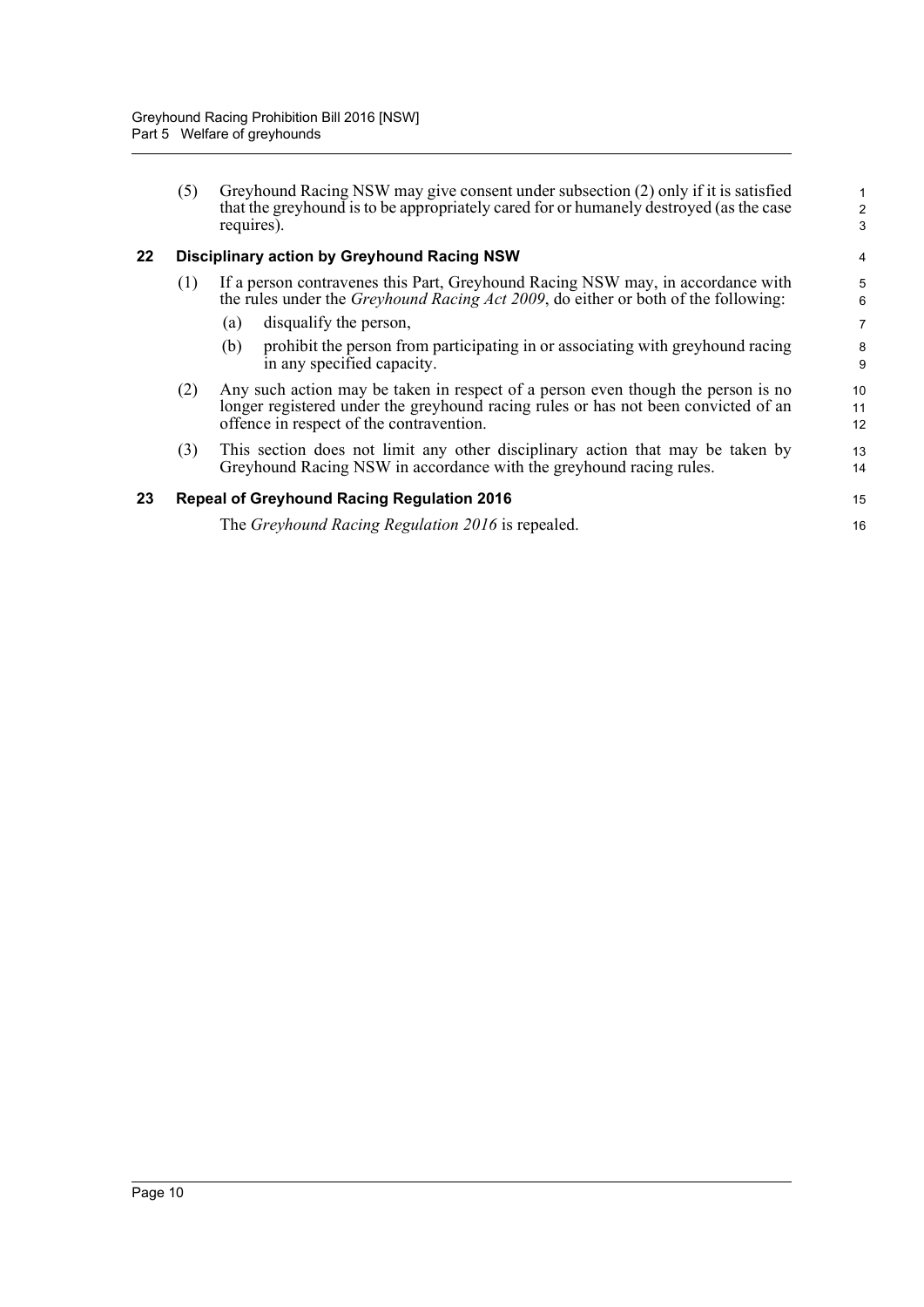### <span id="page-16-0"></span>**Part 6 Repeal of Greyhound Racing Act 2009 and dissolution of Greyhound Racing NSW**

#### <span id="page-16-1"></span>**24 Repeal of Greyhound Racing Act 2009 No 19**

The *Greyhound Racing Act 2009*, and the rules made under that Act, are repealed. **Note.** This section and section 25 will commence on a date appointed by proclamation under section 2, being a date that is not earlier than the greyhound racing closure date.

1  $\mathfrak{p}$ 

#### <span id="page-16-2"></span>**25 Dissolution of Greyhound Racing NSW**

- (1) On the repeal of the *Greyhound Racing Act 2009*, Greyhound Racing NSW constituted under that Act is dissolved.
- (2) Any assets, rights or liabilities of Greyhound Racing NSW become, on its dissolution, the assets, rights and liabilities of the Crown. **Note.** This provision would apply to any residual assets, rights and liabilities not dealt with by the Administrator.
- (3) Any act, matter or thing that is authorised or required to be done in relation to those assets, rights or liabilities by Greyhound Racing NSW is authorised or required to be done by the Administrator or other person appointed by the Minister for the purpose.
- (4) In this section:

*assets* means any legal or equitable estate or interest (whether present or future, whether vested or contingent and whether personal or assignable) in real or personal property of any description (including money), and includes securities, choses in action and documents.

*liabilities* means any liabilities, debts or obligations (whether present or future, whether vested or contingent and whether personal or assignable).

*rights* means any rights, powers, privileges or immunities (whether present or future, whether vested or contingent and whether personal or assignable).

#### <span id="page-16-3"></span>**26 Final Greyhound Racing NSW financial statements**

- (1) The Administrator is to make arrangements for the preparation, auditing and publication of financial statements of Greyhound Racing NSW in accordance with Australian Accounting Standards for the period before its dissolution for which financial statements have not been previously prepared, audited and published.
- (2) The Administrator may, for that purpose, require a person who was the chief executive officer or another member of staff of Greyhound Racing NSW before its dissolution to exercise any functions with respect to those financial statements that the person would have been required to exercise if Greyhound Racing NSW had not been dissolved.

#### <span id="page-16-4"></span>**27 Records of Greyhound Racing NSW**

- (1) The Minister may, at any time after the date of assent to this Act and until the dissolution of Greyhound Racing NSW, require Greyhound Racing NSW to produce any specified record or class of records of Greyhound Racing NSW and may make information in the record or records publicly available.
- (2) On the dissolution of Greyhound Racing NSW by this Act, the records of Greyhound Racing NSW are transferred by the operation of this section to the custody of the Department of Justice. The Department of Justice may provide the same access to those records to any person or body that Greyhound Racing NSW could have provided but for its dissolution.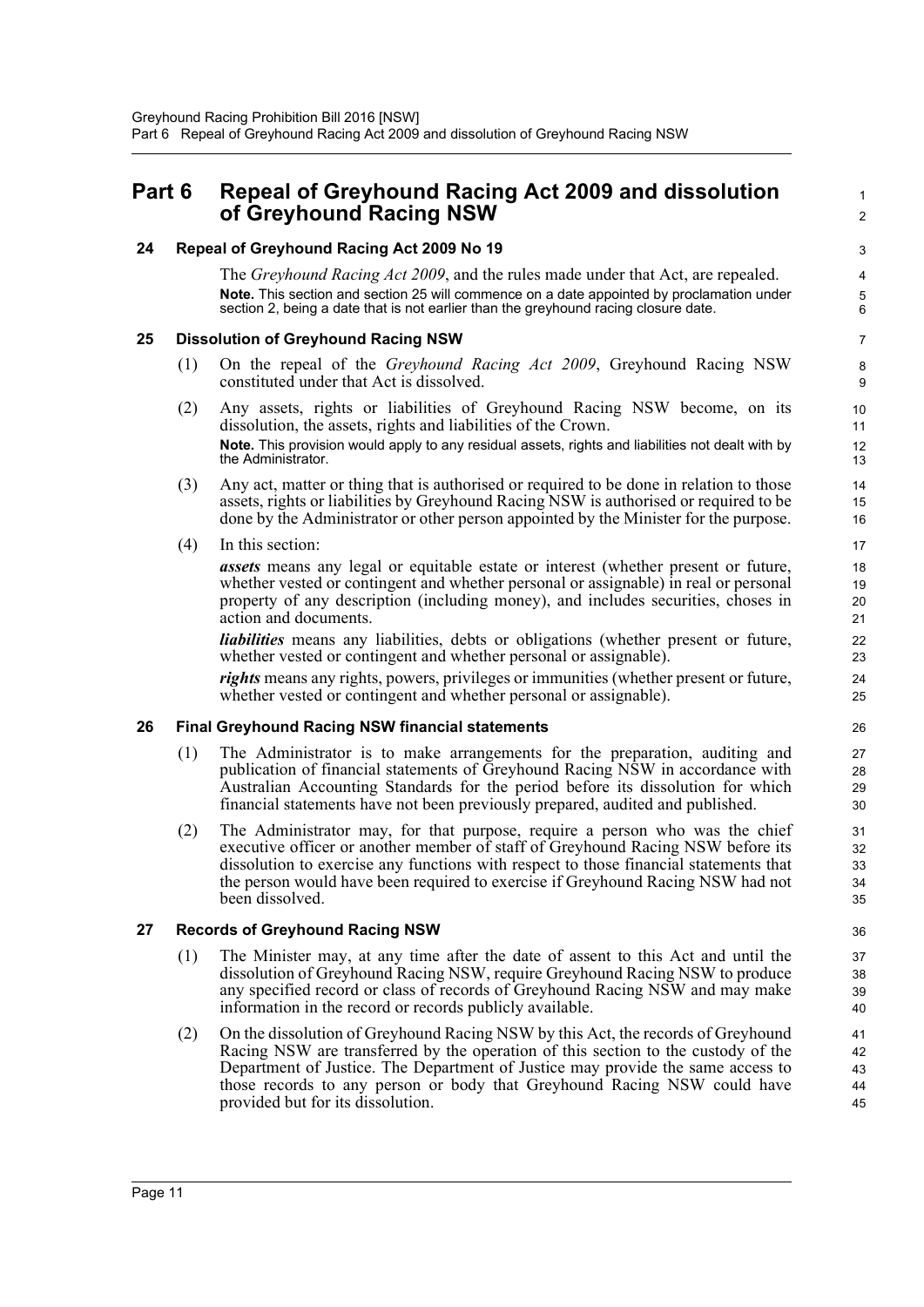<span id="page-17-0"></span>

|    | (3) | The <i>State Records Act 1998</i> and other laws of New South Wales apply to those<br>records as if they were the records of the Department of Justice.                                                                                    | 2           |
|----|-----|--------------------------------------------------------------------------------------------------------------------------------------------------------------------------------------------------------------------------------------------|-------------|
|    | (4) | In this section, <i>records</i> has the same meaning it has in the <i>State Records Act 1998</i> .                                                                                                                                         | 3           |
| 28 |     | <b>Dissolution of Greyhound Racing Industry Consultation Group</b>                                                                                                                                                                         | 4           |
|    | (1) | On the greyhound racing closure date, the Greyhound Racing Industry Consultation<br>Group established under the <i>Greyhound Racing Act 2009</i> is dissolved.                                                                             | 5<br>6      |
|    | (2) | The persons who were members of the Greyhound Racing Industry Consultation<br>Group immediately before its dissolution cease to be members and are not entitled to<br>any remuneration or compensation because of the loss of that office. | 7<br>8<br>9 |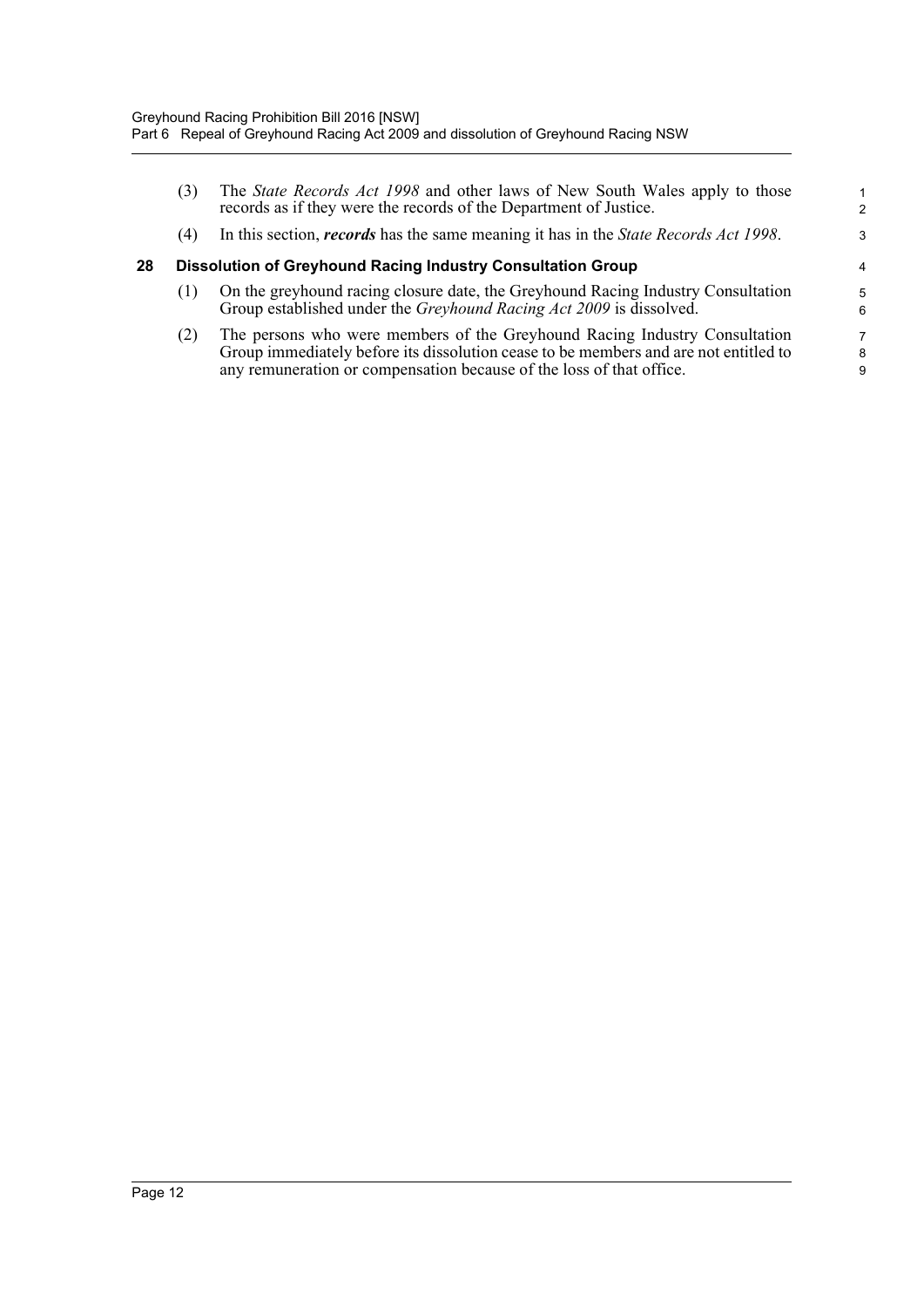#### <span id="page-18-4"></span><span id="page-18-3"></span><span id="page-18-2"></span><span id="page-18-1"></span><span id="page-18-0"></span>**Part 7 Miscellaneous 29 Compensation not payable by or on behalf of State** (1) Compensation is not payable by or on behalf of the State: (a) because of the enactment or operation of this Act, or for any consequence of that enactment or operation, or (b) because of any statement or conduct relating to the enactment or operation of this Act, or (c) because of the exercise by the Minister or Administrator (or a person acting under the direction of the Minister or Administrator) of any function under this Act or the *Greyhound Racing Act 2009* (including any failure or delay in exercising a function). (2) This section extends to statements, conduct and other matters occurring before the commencement of this section. (3) In this section: *compensation* includes damages or any other form of monetary compensation. *conduct* includes any act or omission, whether unconscionable, misleading, deceptive or otherwise. *operation of this Act* includes the operation of anything done under this Act and any contract or other agreement entered into for the purposes of this Act. *statement* includes a representation of any kind: (a) whether made verbally or in writing, and (b) whether negligent, false, misleading or otherwise. *the State* means the Crown within the meaning of the *Crown Proceedings Act 1988*, and includes a public sector agency and an officer, employee or agent of the Crown or of a public sector agency. **30 Disqualification from greyhound racing following conviction for offence against Act or regulations** (1) A court that convicts a person of an offence against this Act or the regulations may declare that the person is disqualified from greyhound racing for the period specified by the court. (2) A person declared to be so disqualified is taken to have been disqualified by the controlling body for greyhound racing in New South Wales. (3) This section applies before and after the greyhound racing closure date. **Note.** The rules of greyhound racing in other States and Territories provide for the disqualification of persons in those States and Territories if they are disqualified in another State or Territory. **31 Nature of proceedings for offences** Proceedings for an offence under this Act or the regulations may be dealt with summarily before the Local Court. **32 Penalty notices** (1) A police officer, or an officer authorised by the regulations, may issue a penalty notice to a person if it appears to the officer that the person has committed a penalty notice offence. (2) A penalty notice offence is an offence against this Act or the regulations that is prescribed by the regulations as a penalty notice offence. 1  $\overline{2}$ 3 4 5 6 7 8 q 10 11 12 13 14 15 16 17 18 19 20 21 22 23 24 25 26 27 28 29 30 31 32 33 34 35 36 37 38 39 40 41 42 43 44 45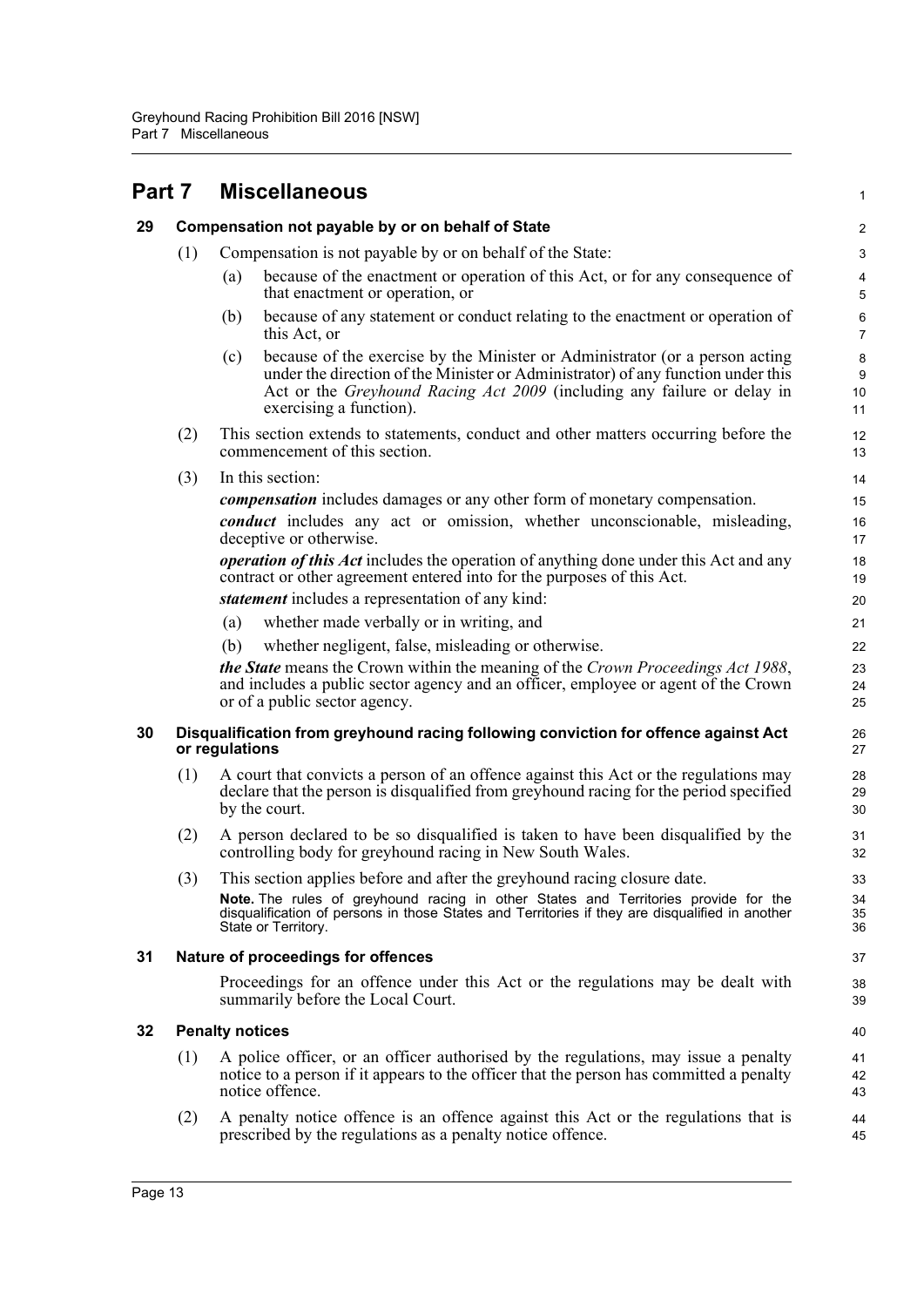- <span id="page-19-0"></span>(3) The *Fines Act 1996* applies to a penalty notice issued under this section. **Note.** The *Fines Act 1996* provides that, if a person issued with a penalty notice does not wish to have the matter determined by a court, the person may pay the amount specified in the notice and is not liable to any further proceedings for the alleged offence. (4) The amount payable under a penalty notice issued under this section is the amount prescribed for the alleged offence by the regulations (not exceeding the maximum amount of penalty that could be imposed for the offence by a court). (5) This section does not limit the operation of any other provision of, or made under, this or any other Act relating to proceedings that may be taken in respect of offences. **33 Regulations** (1) The Governor may make regulations, not inconsistent with this Act, for or with respect to any matter that by this Act is required or permitted to be prescribed or that is necessary or convenient to be prescribed for carrying out or giving effect to this Act. (2) A regulation may create an offence punishable by a penalty not exceeding 100 penalty units. (3) The regulations may contain provisions of a savings or transitional nature consequent on the enactment of this Act or any Act that amends this Act. (4) Any such provision may, if the regulations so provide, take effect from the date of assent to the Act concerned or a later date. (5) To the extent to which any such provision takes effect from a date that is earlier than the date of its publication on the NSW legislation website, the provision does not operate so as: (a) to affect, in a manner prejudicial to any person (other than the State or an authority of the State), the rights of that person existing before the date of its publication, or 1 2 3 4 5 6 7 8 9 10 11 12 13 14 15 16 17 18 19 20  $21$  $22$ 23 24 25 26
	- (b) to impose liabilities on any person (other than the State or an authority of the State) in respect of anything done or omitted to be done before the date of its publication.

27 28 29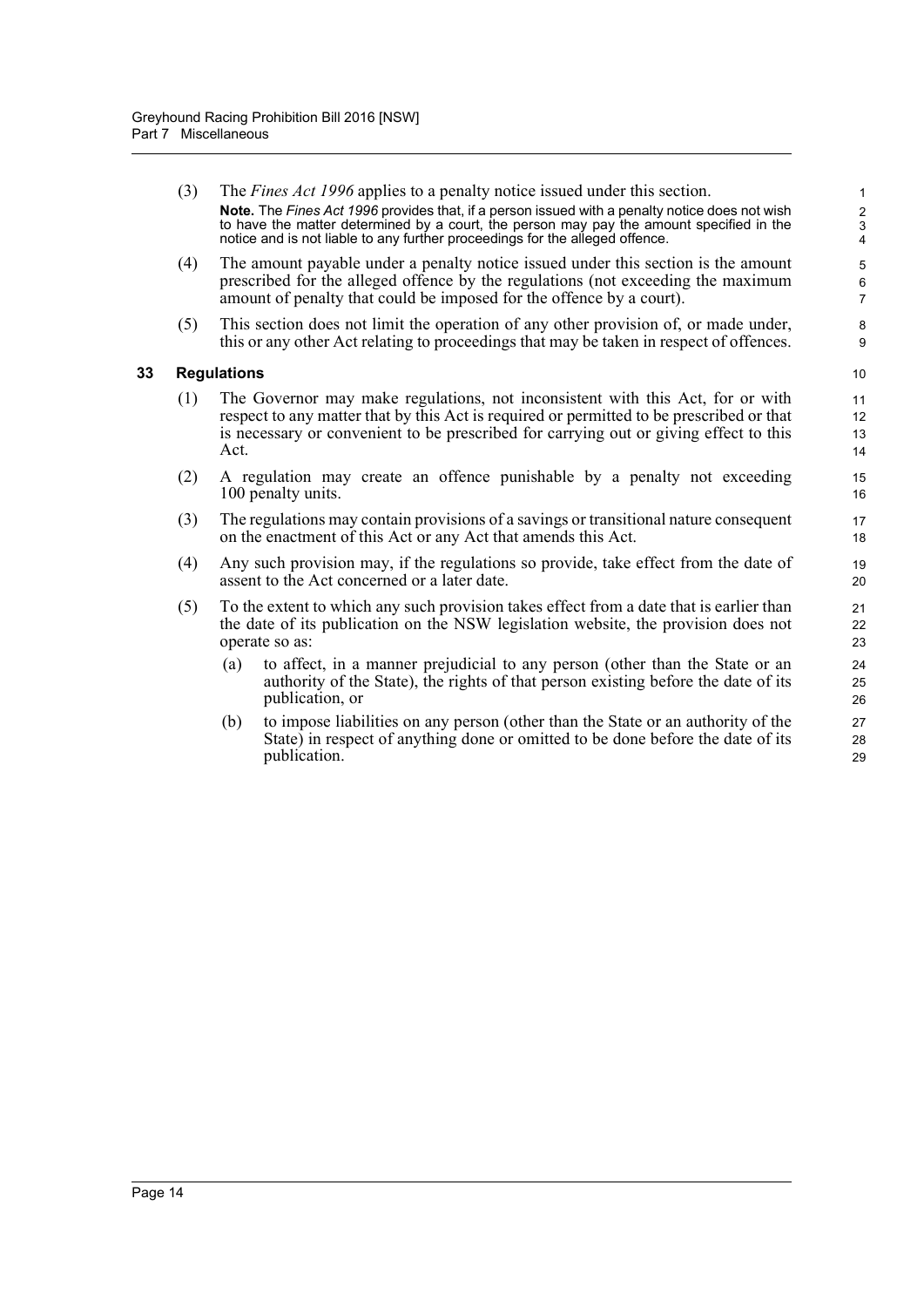<span id="page-20-0"></span>

|       | <b>Schedule 1</b><br>Amendment of Greyhound Racing Act 2009 No 19<br>on appointment of Administrator                                                                                                                                               | 1<br>2              |
|-------|----------------------------------------------------------------------------------------------------------------------------------------------------------------------------------------------------------------------------------------------------|---------------------|
|       | (Section 7)                                                                                                                                                                                                                                        | 3                   |
| [1]   | <b>Section 3 Definitions</b>                                                                                                                                                                                                                       | 4                   |
|       | Insert in alphabetical order in section $3(1)$ :                                                                                                                                                                                                   | 5                   |
|       | <b>Administrator</b> means the Greyhound Racing Administrator appointed under<br>Part 2 of the Greyhound Racing Prohibition Act 2016.                                                                                                              | 6<br>$\overline{7}$ |
| $[2]$ | Section 3 (1), definition of "racing official"                                                                                                                                                                                                     | 8                   |
|       | Omit "a member of GRNSW, the chief executive officer of GRNSW,".                                                                                                                                                                                   | 9                   |
|       | Insert instead "the Administrator,".                                                                                                                                                                                                               | 10                  |
| $[3]$ | Section 3 (1), definition of "Selection Panel".                                                                                                                                                                                                    | 11                  |
|       | Omit the definition.                                                                                                                                                                                                                               | 12                  |
| [4]   | <b>Section 3A</b>                                                                                                                                                                                                                                  | 13                  |
|       | Insert after section 3:                                                                                                                                                                                                                            | 14                  |
|       | 3Α<br>Act subject to Greyhound Racing Prohibition Act 2016                                                                                                                                                                                         | 15                  |
|       | This Act has effect subject to the Greyhound Racing Prohibition Act 2016.                                                                                                                                                                          | 16                  |
| [5]   | <b>Section 4 Constitution of Greyhound Racing New South Wales</b>                                                                                                                                                                                  | 17                  |
|       | Insert at the end of the section:                                                                                                                                                                                                                  | 18                  |
|       | Note. GRNSW will be dissolved on the repeal of this Act by the Greyhound Racing<br><i>Prohibition Act 2016.</i> Until its dissolution, the functions of GRNSW will be exercised by<br>the Greyhound Racing Administrator appointed under that Act. | 19<br>20<br>21      |
| [6]   | <b>Section 6 Membership</b>                                                                                                                                                                                                                        | 22                  |
|       | Omit the section.                                                                                                                                                                                                                                  | 23                  |
| [7]   | <b>Section 7 Selection Panel</b>                                                                                                                                                                                                                   | 24                  |
|       | Omit the section.                                                                                                                                                                                                                                  | 25                  |
| [8]   | <b>Section 8 Review of appointments process</b>                                                                                                                                                                                                    | 26                  |
|       | Omit the section.                                                                                                                                                                                                                                  | 27                  |
| [9]   | <b>Section 9 Functions of GRNSW</b>                                                                                                                                                                                                                | 28                  |
|       | Omit section $9(2)(c)$ .                                                                                                                                                                                                                           | 29                  |
| [10]  | <b>Section 12 Consultation and planning</b>                                                                                                                                                                                                        | 30                  |
|       | Omit the section.                                                                                                                                                                                                                                  | 31                  |
| [11]  | <b>Section 13 Chief executive officer of GRNSW</b>                                                                                                                                                                                                 | 32                  |
|       | Omit the section.                                                                                                                                                                                                                                  | 33                  |
| [12]  | <b>Section 14 Staff of GRNSW</b>                                                                                                                                                                                                                   | 34                  |
|       | Omit "(including the chief executive officer of GRNSW)" from section 14 (2).                                                                                                                                                                       | 35                  |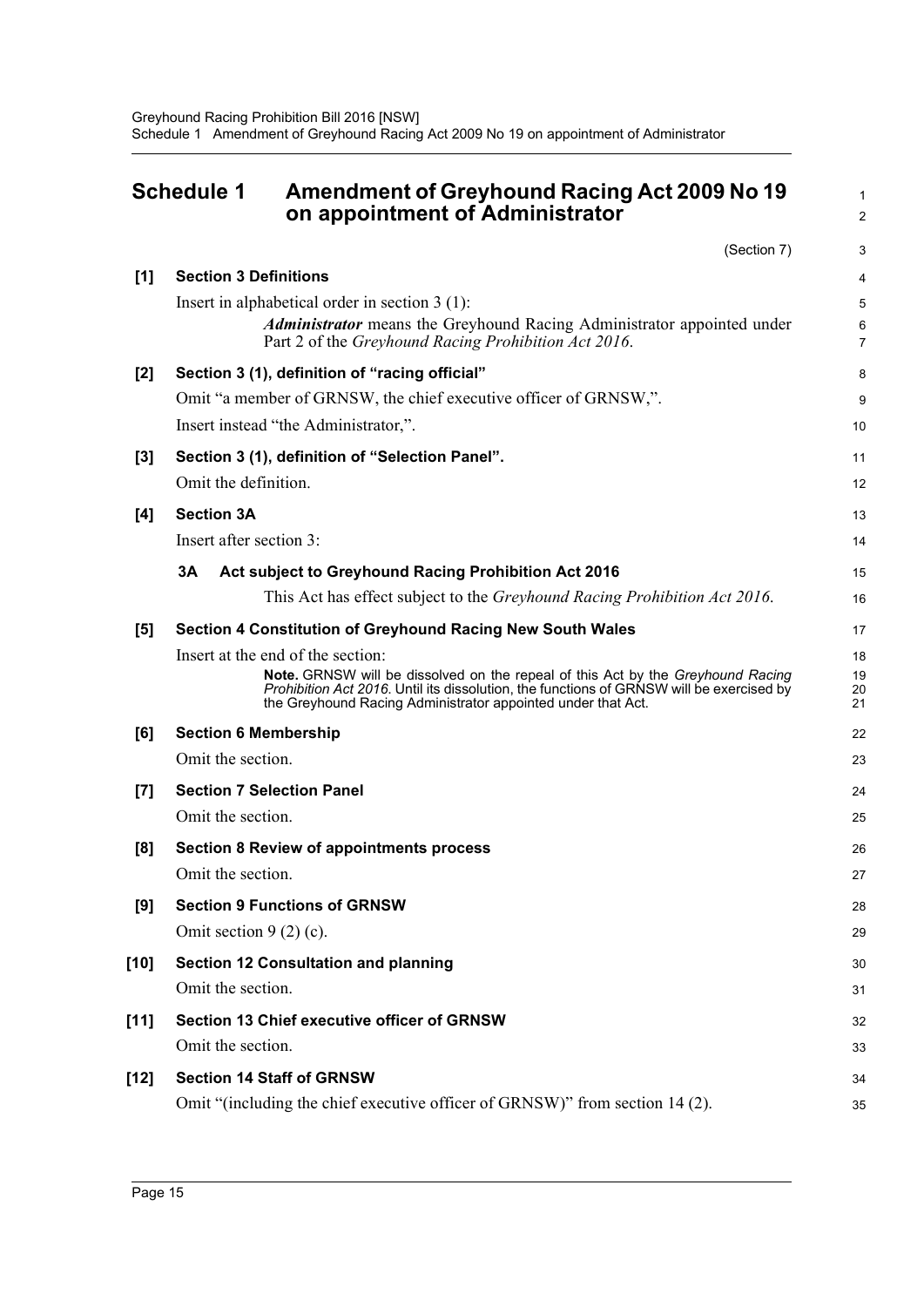| $[13]$ |        |                   | Section 17 Registration of greyhound racing clubs and trial tracks                                                                                                                                                                                                                                                                                                                                                                                                                                                                                       | 1                                      |
|--------|--------|-------------------|----------------------------------------------------------------------------------------------------------------------------------------------------------------------------------------------------------------------------------------------------------------------------------------------------------------------------------------------------------------------------------------------------------------------------------------------------------------------------------------------------------------------------------------------------------|----------------------------------------|
|        |        |                   | Insert after section $17(2)$ :                                                                                                                                                                                                                                                                                                                                                                                                                                                                                                                           | $\overline{\mathbf{c}}$                |
|        |        | (3)               | GRNSW must not register any additional greyhound racing club or greyhound<br>trial track after the commencement of this subsection.                                                                                                                                                                                                                                                                                                                                                                                                                      | 3<br>4                                 |
| $[14]$ | racing |                   | Section 18 Registration of greyhounds and persons associated with greyhound                                                                                                                                                                                                                                                                                                                                                                                                                                                                              | 5<br>6                                 |
|        |        |                   | Insert after section $18(2)$ :                                                                                                                                                                                                                                                                                                                                                                                                                                                                                                                           | 7                                      |
|        |        | (3)               | GRNSW must not register any additional person under subsection (1) on or<br>after 1 July 2017.                                                                                                                                                                                                                                                                                                                                                                                                                                                           | 8<br>9                                 |
| $[15]$ |        |                   | <b>Section 19 Registration of bookmakers</b>                                                                                                                                                                                                                                                                                                                                                                                                                                                                                                             | 10                                     |
|        |        |                   | Insert after section $19(1)$ :                                                                                                                                                                                                                                                                                                                                                                                                                                                                                                                           | 11                                     |
|        |        | (1A)              | GRNSW must not register any additional bookmakers in relation to greyhound<br>racing on or after 1 July 2017.                                                                                                                                                                                                                                                                                                                                                                                                                                            | 12<br>13                               |
|        |        | (1B)              | A bookmaker who is registered under this Act by GRNSW and who has<br>applied before 1 July $2017$ for a licence as a bookmaker under the<br>Thoroughbred Racing Act 1996 or for registration as a bookmaker under the<br>Harness Racing Act 2009 (but whose application has not been determined by<br>1 January 2017), is taken to be so licensed or registered until the application is<br>determined. This subsection is subject to any requirements or exceptions made<br>by the regulations under the <i>Greyhound Racing Prohibition Act 2016</i> . | 14<br>15<br>16<br>17<br>18<br>19<br>20 |
| $[16]$ |        |                   | Section 30 Greyhound racing clubs to provide information and documents                                                                                                                                                                                                                                                                                                                                                                                                                                                                                   | 21                                     |
|        |        | Omit "or $(c)$ ". |                                                                                                                                                                                                                                                                                                                                                                                                                                                                                                                                                          | 22                                     |
| $[17]$ |        |                   | <b>Section 34 Eligibility for membership</b>                                                                                                                                                                                                                                                                                                                                                                                                                                                                                                             | 23                                     |
|        |        |                   | Omit section 34 $(1)$ $(a)$ and $(b)$ .                                                                                                                                                                                                                                                                                                                                                                                                                                                                                                                  | 24                                     |
| $[18]$ |        |                   | <b>Section 37 Expenses</b>                                                                                                                                                                                                                                                                                                                                                                                                                                                                                                                               | 25                                     |
|        |        |                   | Omit "members of GRNSW, the chief executive officer of GRNSW and the other staff".                                                                                                                                                                                                                                                                                                                                                                                                                                                                       | 26                                     |
|        |        |                   | Insert instead "the Administrator and staff".                                                                                                                                                                                                                                                                                                                                                                                                                                                                                                            | 27                                     |
| $[19]$ |        | <b>Section 42</b> |                                                                                                                                                                                                                                                                                                                                                                                                                                                                                                                                                          | 28                                     |
|        |        |                   | Omit the section. Insert instead:                                                                                                                                                                                                                                                                                                                                                                                                                                                                                                                        | 29                                     |
|        | 42     |                   | <b>Delegation</b>                                                                                                                                                                                                                                                                                                                                                                                                                                                                                                                                        | 30                                     |
|        |        | (1)               | The Administrator may delegate the exercise of the Administrator's functions<br>(other than this power of delegation) to any member of staff of GRNSW or of<br>a Public Service agency or to any person of a class approved by the Minister.                                                                                                                                                                                                                                                                                                             | 31<br>32<br>33                         |
|        |        | (2)               | Until revoked by the Administrator, any delegation to a member of staff of<br>GRNSW under this section (as in force before the appointment of the<br>Administrator) is taken to be a delegation of the Administrator.                                                                                                                                                                                                                                                                                                                                    | 34<br>35<br>36                         |
| $[20]$ |        |                   | Section 43 Protection from person liability                                                                                                                                                                                                                                                                                                                                                                                                                                                                                                              | 37                                     |
|        |        |                   | Omit "GRNSW or" from section 43 (b).                                                                                                                                                                                                                                                                                                                                                                                                                                                                                                                     | 38                                     |
| $[21]$ |        | Section 43 (c)    |                                                                                                                                                                                                                                                                                                                                                                                                                                                                                                                                                          | 39                                     |
|        |        |                   | Omit the paragraph.                                                                                                                                                                                                                                                                                                                                                                                                                                                                                                                                      | 40                                     |
|        |        |                   |                                                                                                                                                                                                                                                                                                                                                                                                                                                                                                                                                          |                                        |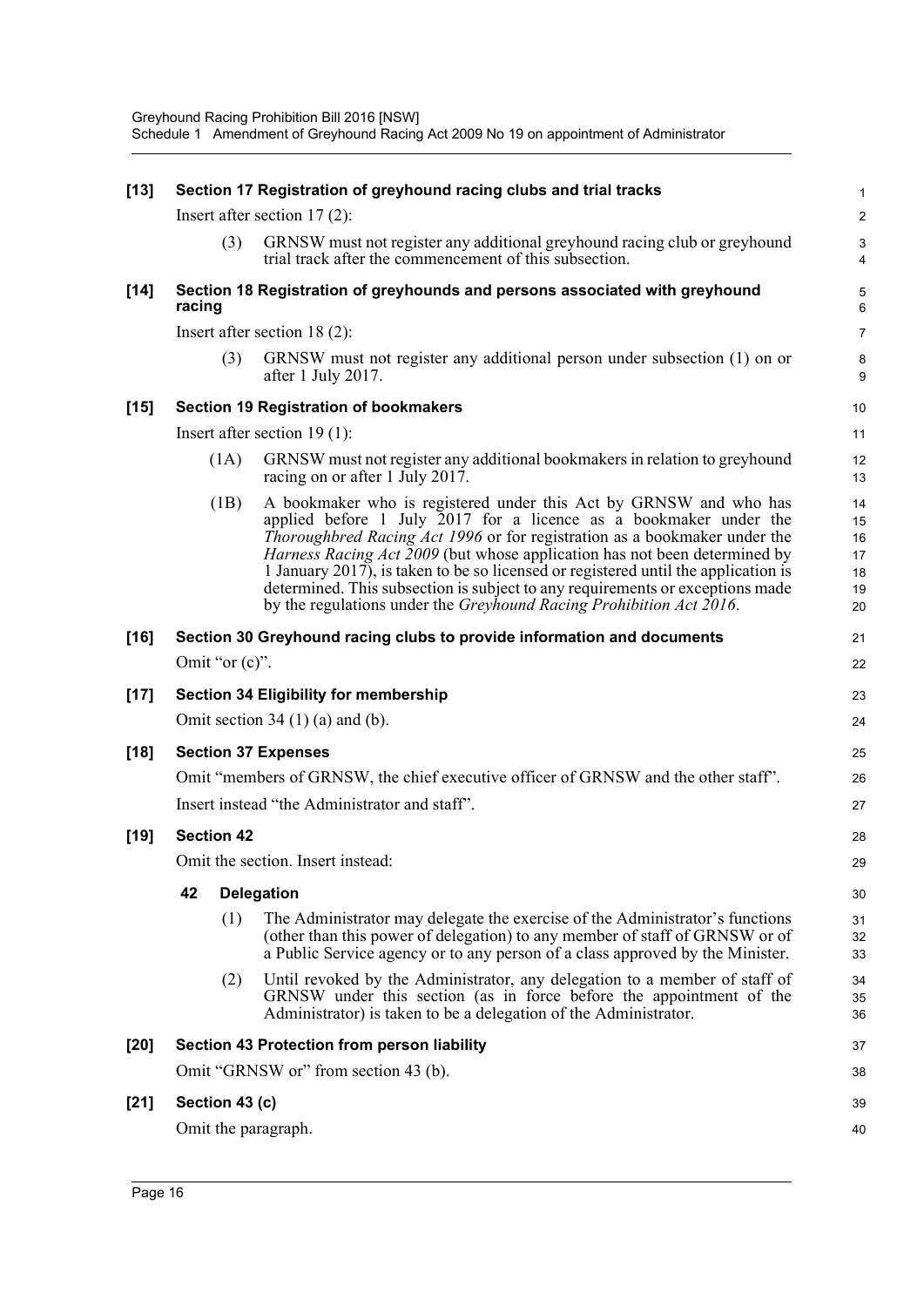Greyhound Racing Prohibition Bill 2016 [NSW] Schedule 1 Amendment of Greyhound Racing Act 2009 No 19 on appointment of Administrator

| $[22]$ | <b>Section 43</b>                                                                                                                                                | 1      |
|--------|------------------------------------------------------------------------------------------------------------------------------------------------------------------|--------|
|        | Omit ", chief executive officer".                                                                                                                                | 2      |
| $[23]$ | Section 44 Authentication of certain documents                                                                                                                   | 3      |
|        | Omit "the Chairperson of GRNSW, the chief executive officer of GRNSW or another<br>member of staff of GRNSW authorised to do so by the chief executive officer". | 4<br>5 |
|        | Insert instead "the Administrator or a member of staff of GRNSW authorised to do so by<br>the Administrator".                                                    | 6<br>7 |
| $[24]$ | Section 45 Proof of certain matters not required                                                                                                                 | 8      |
|        | Omit section 45 (c).                                                                                                                                             | 9      |
| $[25]$ | <b>Section 49 Review of Act</b>                                                                                                                                  | 10     |
|        | Omit the section.                                                                                                                                                | 11     |
| $[26]$ | <b>Schedule 1 Provisions relating to members of GRNSW</b>                                                                                                        | 12     |
|        | Omit the Schedule.                                                                                                                                               | 13     |
| $[27]$ | <b>Schedule 2 Provisions relating to GRICG</b>                                                                                                                   | 14     |
|        | Omit clause 6.                                                                                                                                                   | 15     |
|        |                                                                                                                                                                  |        |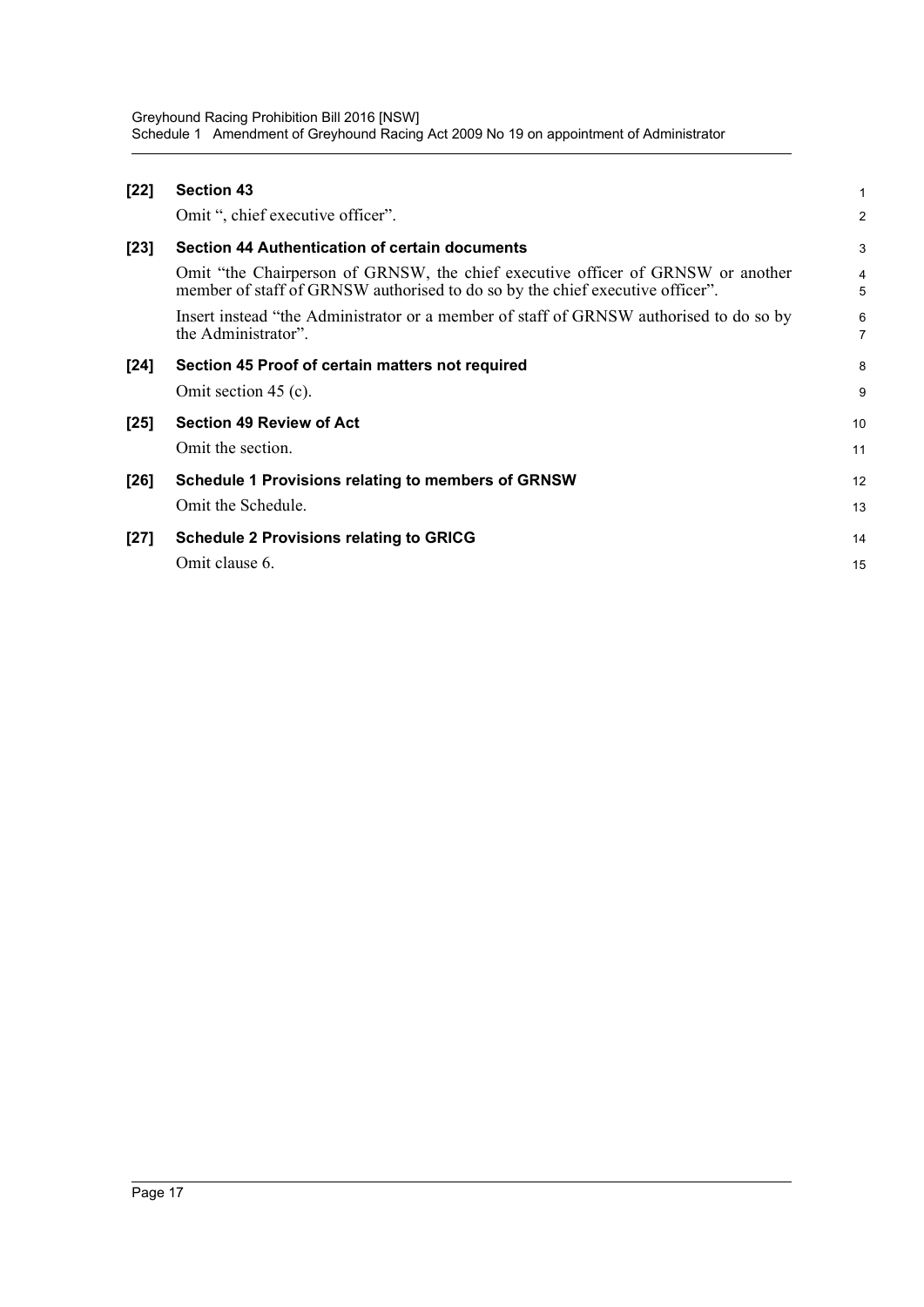<span id="page-23-0"></span>

|       | <b>Schedule 2</b>                                       | <b>Consequential amendment of other Acts and</b><br>instruments                                                                                                                                                             | $\mathbf{1}$<br>$\overline{2}$ |
|-------|---------------------------------------------------------|-----------------------------------------------------------------------------------------------------------------------------------------------------------------------------------------------------------------------------|--------------------------------|
| 2.1   |                                                         | Australian Jockey and Sydney Turf Clubs Merger Act 2010 No 93                                                                                                                                                               | 3                              |
| [1]   | from section 10 $(4)$ $(e)$ .                           | Section 10 Appointment of directors of merged racing club<br>Omit "Greyhound Racing New South Wales under the Greyhound Racing Act 2009 or"                                                                                 | 4<br>5<br>6                    |
| [2]   |                                                         | Schedule 1 Mandatory corporate governance provisions<br>Omit the definitions of <i>Greyhound Racing Act</i> and <i>GRNSW</i> from clause 1(1).                                                                              | $\overline{7}$<br>8            |
| $[3]$ |                                                         | Schedule 1, clauses 5 (3) (d) and 7 (1) (j)<br>Omit "GRNSW under the Greyhound Racing Act or" wherever occurring.                                                                                                           | 9<br>10                        |
| 2.2   |                                                         | Betting and Racing Act 1998 No 114                                                                                                                                                                                          | 11                             |
| [1]   | <b>Section 4 Definitions</b>                            | Omit the definition of <i>meeting for greyhound racing</i> from section $4(1)$ .                                                                                                                                            | 12<br>13                       |
| [2]   | Omit "greyhound race,".                                 | Section 4 (1), definition of "race"                                                                                                                                                                                         | 14<br>15                       |
| $[3]$ |                                                         | Section 4 (1), definition of "race meeting"<br>Omit ", meeting for greyhound racing".                                                                                                                                       | 16<br>17                       |
| [4]   | Omit paragraph (c).                                     | Section 4 (1), definition of "racing controlling body"                                                                                                                                                                      | 18<br>19                       |
| [5]   | Omit "or greyhounds".                                   | Section 4 (1), definition of "trial meeting"                                                                                                                                                                                | 20<br>21                       |
| [6]   | Section 4 (1A)<br>Insert after section $4(1)$ :<br>(1A) | In this Act, a reference to a race or race meeting includes (unless the context<br>or subject-matter otherwise requires) a reference to a greyhound race, or<br>meeting for greyhound racing, held outside New South Wales. | 22<br>23<br>24<br>25<br>26     |
| [7]   | Omit section $7(2)(c)$ .                                | Section 7 Issue and classes of racecourse licence                                                                                                                                                                           | 27<br>28                       |
| [8]   | <b>Section 27 Definitions</b>                           | Omit "or greyhound" wherever occurring in the definition of NSW race field information.                                                                                                                                     | 29<br>30                       |
| [9]   | Omit paragraph (c).                                     | Section 27, definition of "relevant racing control body"                                                                                                                                                                    | 31<br>32                       |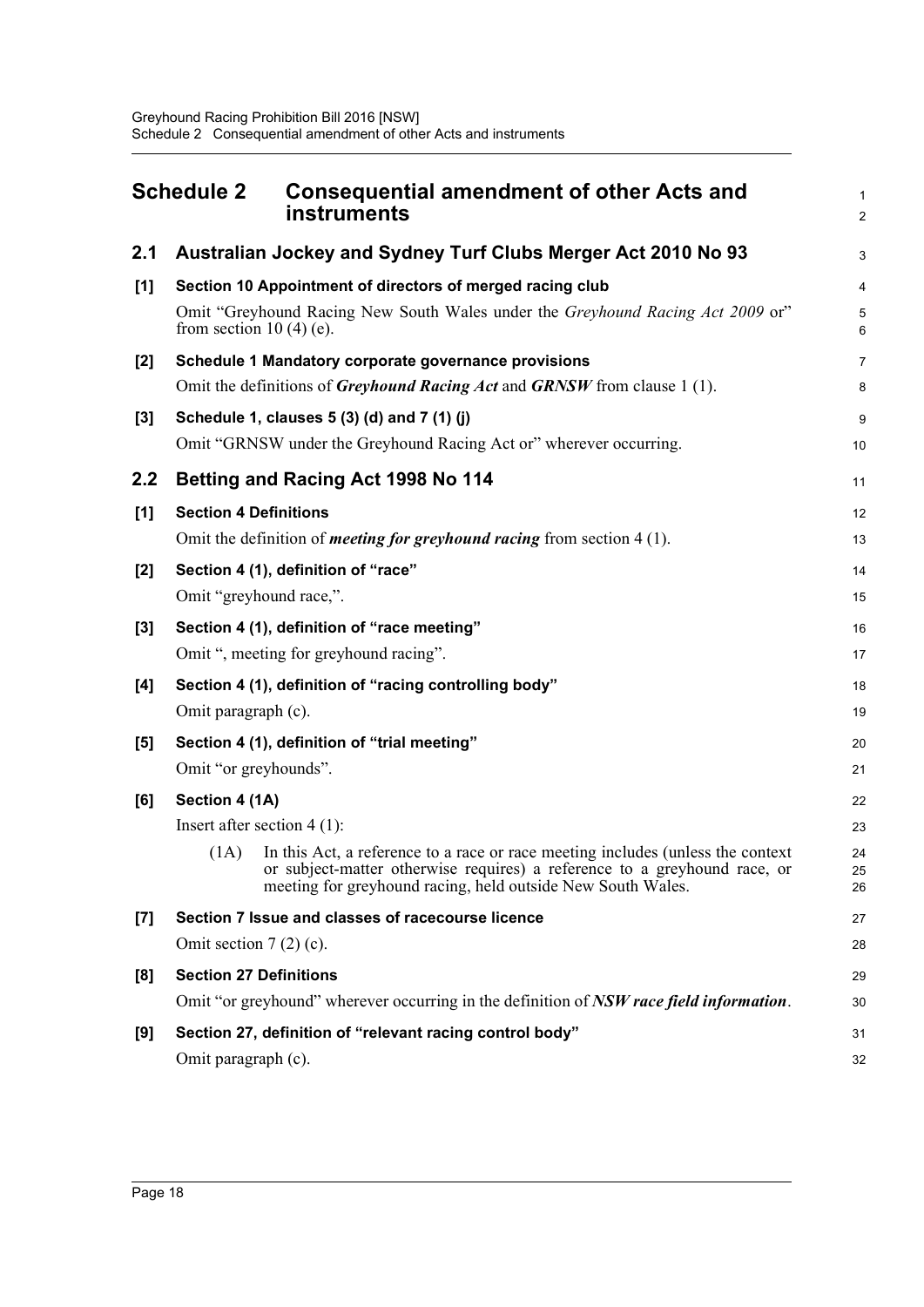| 2.3   |                                                                                                                         |     | <b>Companion Animals Regulation 2008</b>                                                                                                                                                                                     | $\mathbf{1}$     |  |  |
|-------|-------------------------------------------------------------------------------------------------------------------------|-----|------------------------------------------------------------------------------------------------------------------------------------------------------------------------------------------------------------------------------|------------------|--|--|
| [1]   |                                                                                                                         |     | <b>Clause 4 Categories of identified companion animals</b>                                                                                                                                                                   | $\overline{c}$   |  |  |
|       |                                                                                                                         |     | Omit "(other than greyhounds registered in accordance with the rules made in relation to<br>greyhound racing under the <i>Greyhound Racing Act 2009</i> )" from clause 4 (1) (b).                                            | $\mathsf 3$<br>4 |  |  |
| $[2]$ | <b>Clause 4 (1)</b>                                                                                                     |     |                                                                                                                                                                                                                              | 5                |  |  |
|       |                                                                                                                         |     | Omit clause $4(1)(e)$ and the note to the subclause.                                                                                                                                                                         | 6                |  |  |
| $[3]$ | Clause 4 (2)                                                                                                            |     |                                                                                                                                                                                                                              | 7                |  |  |
|       |                                                                                                                         |     | Omit ", category 4 or category 5". Insert instead "or category 4".                                                                                                                                                           | 8                |  |  |
| [4]   |                                                                                                                         |     | <b>Clause 16 Exemptions from registration requirement</b>                                                                                                                                                                    | 9                |  |  |
|       | Omit clause $16$ (g).                                                                                                   |     |                                                                                                                                                                                                                              | 10               |  |  |
| $[5]$ | animals                                                                                                                 |     | Clause 30 Notification of changes and events by owners of identified companion                                                                                                                                               | 11<br>12         |  |  |
|       |                                                                                                                         |     | Omit ", category 4 or category 5" from clause 30 (3). Insert instead "or category 4".                                                                                                                                        | 13               |  |  |
| [6]   |                                                                                                                         |     | <b>Clause 33B Exemption from muzzling for certain greyhounds</b>                                                                                                                                                             | 14               |  |  |
|       | Insert after clause 33B (1):                                                                                            |     |                                                                                                                                                                                                                              | 15               |  |  |
|       | (1A)                                                                                                                    |     | A greyhound is exempt from the requirement under section 15 of the Act to<br>have a muzzle securely fixed on its mouth if it was born in New South Wales<br>after 1 July 2017 and has not been trained for greyhound racing. | 16<br>17<br>18   |  |  |
| [7]   | <b>Clause 33B (2)</b>                                                                                                   |     |                                                                                                                                                                                                                              | 19               |  |  |
|       |                                                                                                                         |     | Omit "The exemption". Insert instead "An exemption under this clause".                                                                                                                                                       | 20               |  |  |
| 2.4   |                                                                                                                         |     | <b>Crimes (Criminal Organisations Control) Act 2012 No 9</b>                                                                                                                                                                 | 21               |  |  |
|       | Section 27 Prohibition on carrying on of certain activities when interim control order<br>or control order takes effect |     |                                                                                                                                                                                                                              |                  |  |  |
|       |                                                                                                                         |     | Omit paragraph (1) of the definition of <i>prescribed activity</i> in section $27(6)$ . Insert instead:                                                                                                                      | 24               |  |  |
|       |                                                                                                                         | (1) | carrying out the activities of an owner, trainer or other person associated<br>with harness racing who is required to be registered under the <i>Harness</i><br>Racing Act 2009,                                             | 25<br>26<br>27   |  |  |
| 2.5   |                                                                                                                         |     | Defamation Act 2005 No 77                                                                                                                                                                                                    | 28               |  |  |
| [1]   | Schedule 1 Additional publications to which absolute privilege applies                                                  |     |                                                                                                                                                                                                                              |                  |  |  |
|       |                                                                                                                         |     | Omit "GRNSW and" from the heading to clause 12.                                                                                                                                                                              | 30               |  |  |
| $[2]$ | Schedule 1, clause 12 (a)                                                                                               |     |                                                                                                                                                                                                                              | 31               |  |  |
|       | Omit the paragraph.                                                                                                     |     |                                                                                                                                                                                                                              | 32               |  |  |
| $[3]$ | Schedule 1, clause 12 (c)                                                                                               |     |                                                                                                                                                                                                                              | 33               |  |  |
|       |                                                                                                                         |     | Omit "Greyhound Racing Integrity Auditor under the Greyhound Racing Act 2009 or the".                                                                                                                                        | 34               |  |  |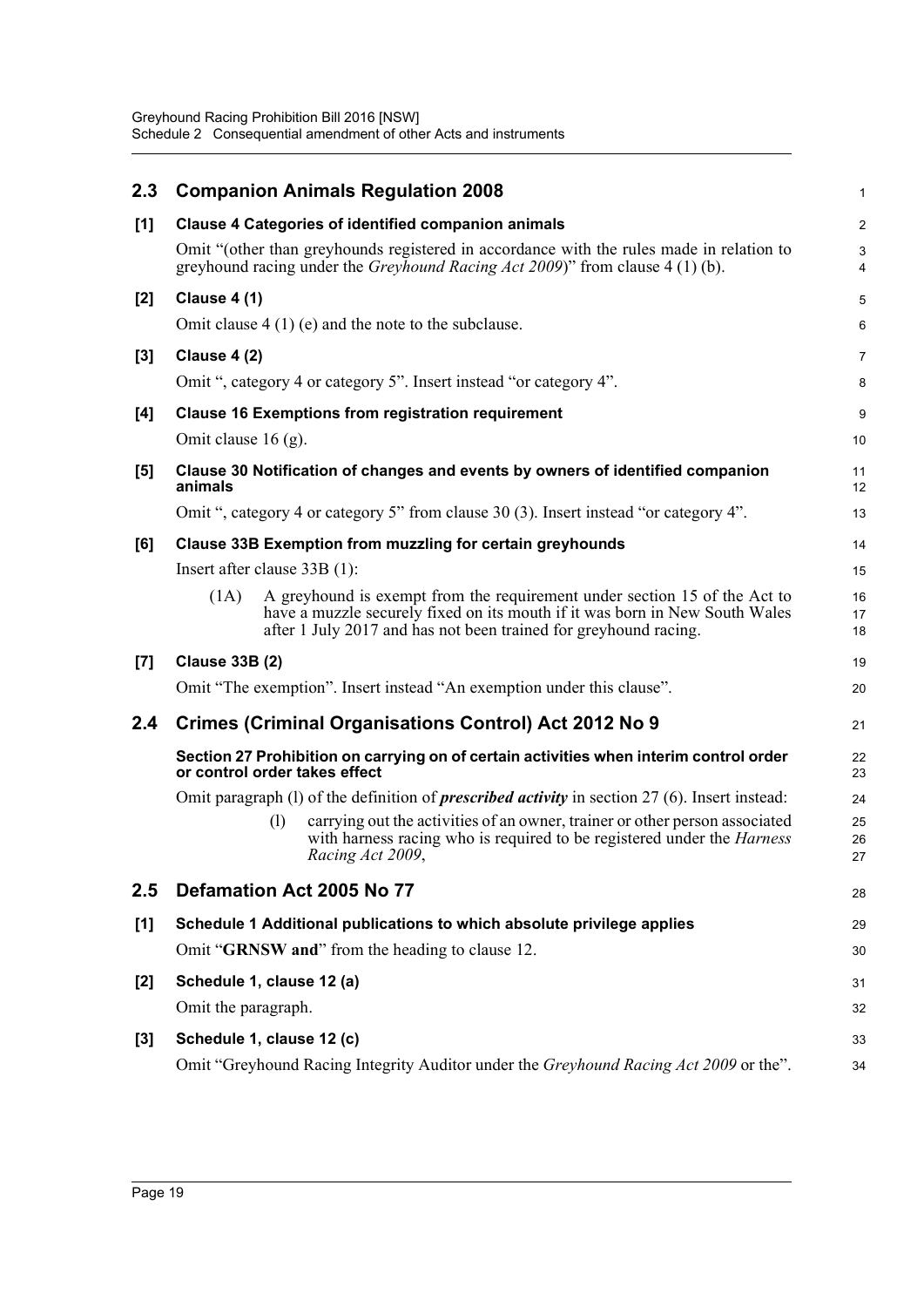| 2.6   | Harness Racing Act 2009 No 20                                                                                                                                       | 1        |
|-------|---------------------------------------------------------------------------------------------------------------------------------------------------------------------|----------|
| [1]   | <b>Section 3 Definitions</b>                                                                                                                                        | 2        |
|       | Omit the definition of $GRNSW$ from section 3 (1).                                                                                                                  | 3        |
| $[2]$ | <b>Section 6 Membership</b>                                                                                                                                         | 4        |
|       | Omit section $6(2)(d)$ .                                                                                                                                            | 5        |
| $[3]$ | Section 15 Arrangements for use of staff and facilities of Racing New South Wales<br>Omit "GRNSW or" wherever occurring in section 15 $(1)$ , $(3)$ and $(4)$ .     | 6<br>7   |
| [4]   | <b>Section 19 Registration of bookmakers</b>                                                                                                                        | 8        |
|       | Omit "greyhound," from section 19 (5) (a).                                                                                                                          | 9        |
| $[5]$ | <b>Section 24 Appointment of Integrity Auditor</b><br>Omit section 24 $(4)$ and $(5)$ .                                                                             | 10<br>11 |
|       |                                                                                                                                                                     |          |
| 2.7   | Land Tax Management Act 1956 No 26                                                                                                                                  | 12       |
|       | Section 10 Land exempted from tax<br>Omit ", trotting-racing or greyhound-racing" wherever occurring in section 10 (1) (i).                                         | 13       |
|       | Insert instead "or trotting-racing".                                                                                                                                | 14<br>15 |
| 2.8   | Liquor Act 2007 No 90                                                                                                                                               | 16       |
|       | <b>Section 4 Definitions</b>                                                                                                                                        | 17       |
|       | Omit ", Harness Racing New South Wales or Greyhound Racing New South Wales" from<br>the definition of <i>racing club</i> in section $4(1)$ .                        | 18<br>19 |
|       | Insert instead "or Harness Racing New South Wales".                                                                                                                 | 20       |
| 2.9   | Lotteries and Art Unions Act 1901 No 34                                                                                                                             | 21       |
|       | Section 4D Sweepstakes in relation to Melbourne Cup and other events<br>Omit paragraph (f) of the definition of <i>prescribed organisation</i> in section $4D(1)$ . | 22<br>23 |
|       | 2.10 Racing Appeals Tribunal Act 1983 No 199                                                                                                                        | 24       |
| [1]   | Long title                                                                                                                                                          | 25       |
|       | Omit "Greyhound Racing Act 2009 and the".                                                                                                                           | 26       |
| [2]   | <b>Section 4 Definitions</b>                                                                                                                                        | 27       |
|       | Omit the definition of <b>GRNSW</b> from section 4 (1).                                                                                                             | 28       |
| $[3]$ | Part 3, Division 2, heading                                                                                                                                         | 29       |
|       | Omit "greyhound racing or".                                                                                                                                         | 30       |
| [4]   | Section 15A Appeals to Tribunal relating to greyhound racing                                                                                                        | 31       |
|       | Omit the section.                                                                                                                                                   | 32       |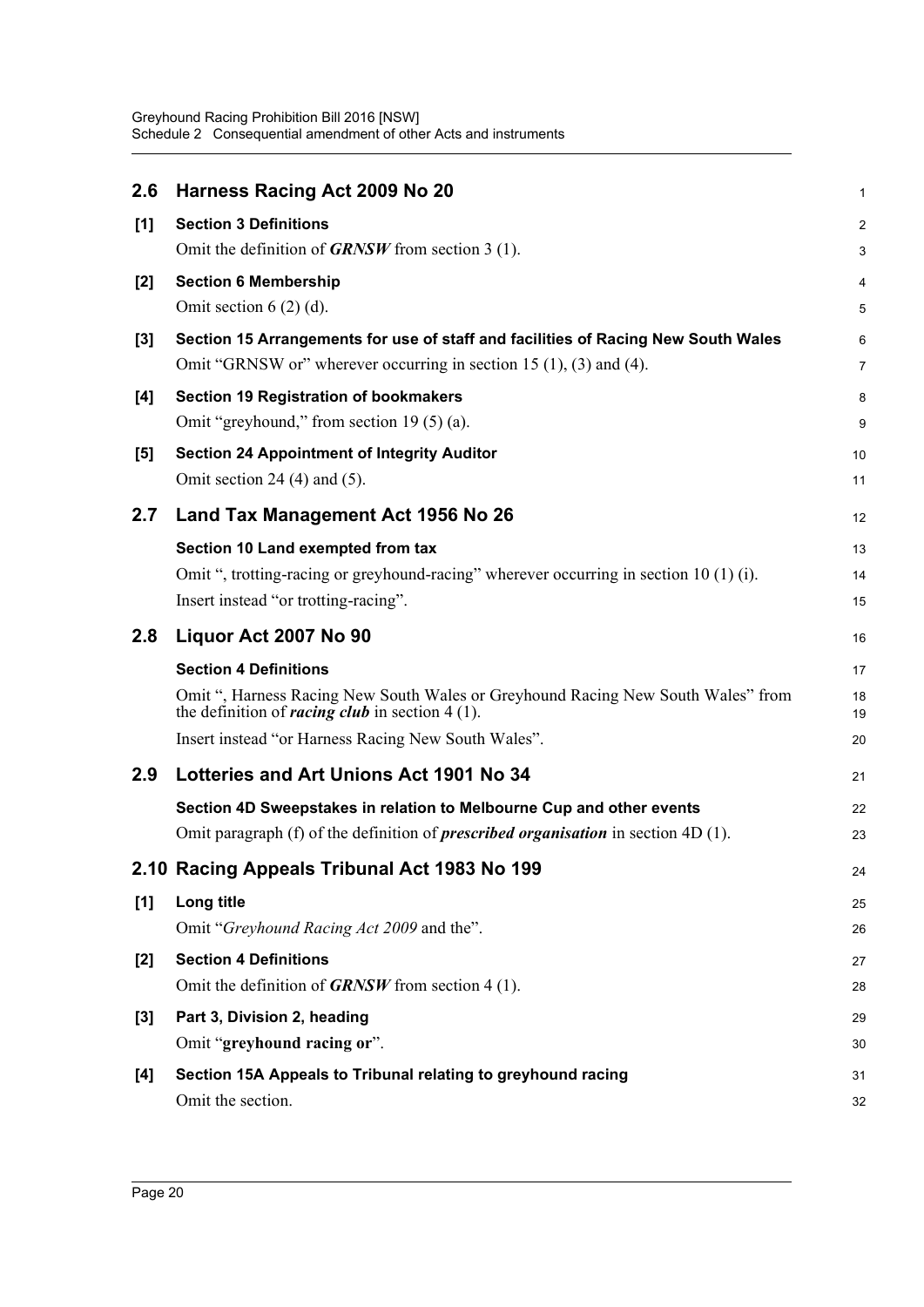| [5]   | Section 17A Determination of appeals relating to harness racing<br>Omit "15A or" from section 17A (1). | $\mathbf{1}$<br>$\overline{2}$ |
|-------|--------------------------------------------------------------------------------------------------------|--------------------------------|
|       |                                                                                                        |                                |
| [6]   | Section 17A (1) (b)<br>Omit "GRNSW or".                                                                | 3<br>4                         |
|       |                                                                                                        |                                |
| $[7]$ | <b>Section 20 Expenses of Tribunal</b><br>Omit section $20(1)(b)$ .                                    | 5                              |
|       |                                                                                                        | 6                              |
| [8]   | <b>Section 20 (2)</b>                                                                                  | $\overline{7}$                 |
|       | Omit ", GRNSW" wherever occurring.                                                                     | 8                              |
|       | 2.11 Racing Appeals Tribunal Regulation 2015                                                           | 9                              |
| [1]   | <b>Clause 3 Definitions</b>                                                                            | 10                             |
|       | Omit paragraph (b) of the definition of <b>Secretary</b> in clause 3 (1).                              | 11                             |
| [2]   | Clause 3 (1), definition of "the rules"                                                                | 12                             |
|       | Omit paragraph (b).                                                                                    | 13                             |
| $[3]$ | Part 2, Division 3, heading                                                                            | 14                             |
|       | Omit "greyhound racing or".                                                                            | 15                             |
| [4]   | Clause 9 Decisions from which an appeal lies to Tribunal                                               | 16                             |
|       | Omit "15A or" from clause $9(1)$ .                                                                     | 17                             |
| [5]   | Clause 9 (1) (c) (i), (e) and (i)                                                                      | 18                             |
|       | Omit the subparagraph and paragraphs.                                                                  | 19                             |
| [6]   | <b>Clause 10 Procedure for appeals</b>                                                                 | 20                             |
|       | Omit "15A or" from clause $10(1)$ .                                                                    | 21                             |
| [7]   | Clause 10 (2) (b)                                                                                      | 22                             |
|       | Omit the paragraph.                                                                                    | 23                             |
| [8]   | <b>Clause 19 Costs</b>                                                                                 | 24                             |
|       | Omit ", GRNSW" from clause 19 (1).                                                                     | 25                             |
| [9]   | <b>Clause 19 (1)</b>                                                                                   | 26                             |
|       | Omit ", a greyhound racing club".                                                                      | 27                             |
|       |                                                                                                        |                                |